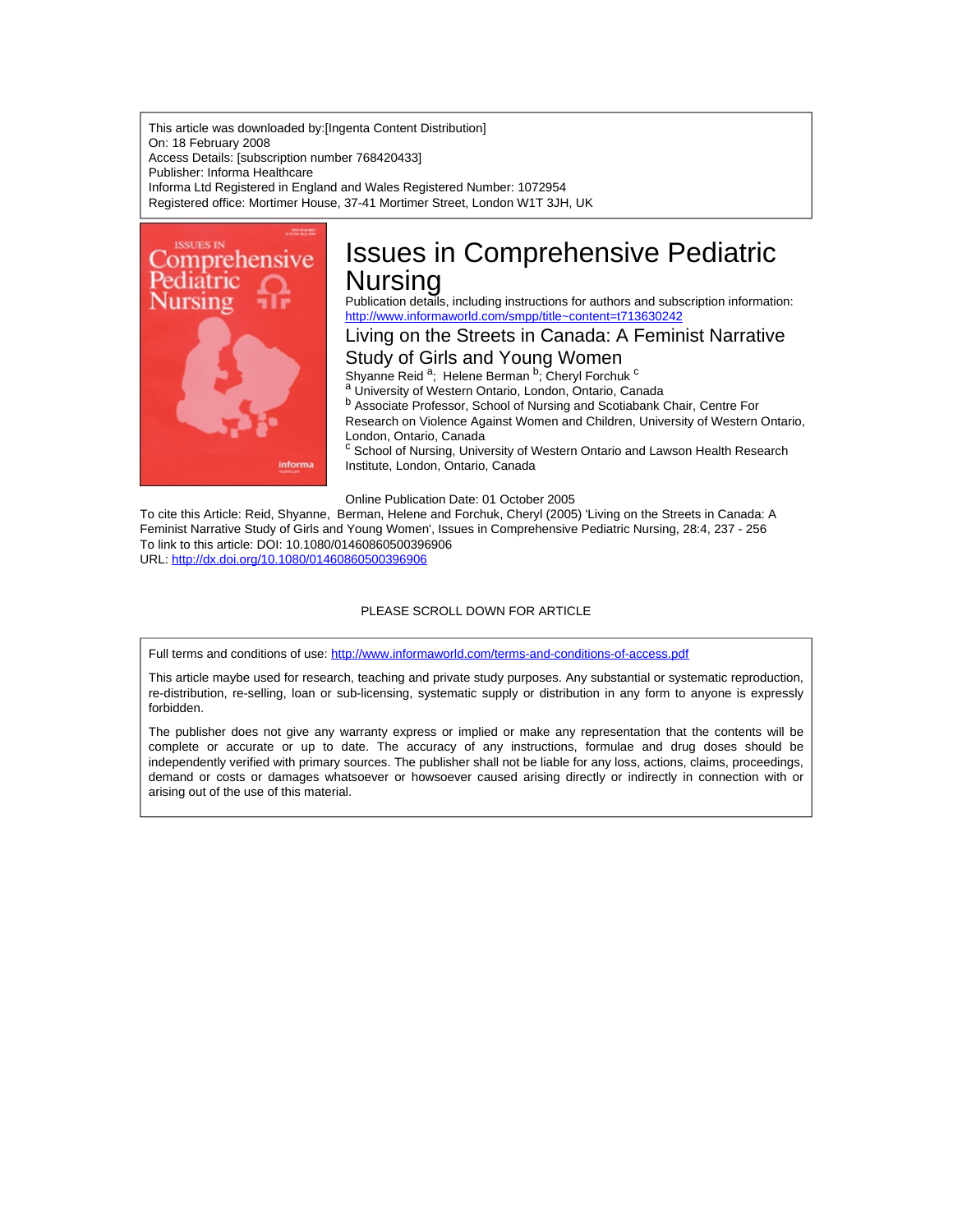*Issues in Comprehensive Pediatric Nursing,* 28:237–256, 2005 Copyright © Taylor & Francis LLC ISSN: 0146-0862 print / 1521-043X online DOI: 10.1080/01460860500396906



### LIVING ON THE STREETS IN CANADA: A FEMINIST NARRATIVE STUDY OF GIRLS AND YOUNG WOMEN

#### **Shyanne Reid, RN, MScN**

University of Western Ontario, London, Ontario, Canada

#### **Helene Berman, RN, PhD**

Associate Professor, School of Nursing and Scotiabank Chair, Centre For Research on Violence Against Women and Children, University of Western Ontario, London, Ontario, Canada

#### **Cheryl Forchuk, RN, PhD**

School of Nursing, University of Western Ontario and Lawson Health Research Institute, London, Ontario, Canada

*Homelessness affects thousands of girls and young women in Canada. Terms that are commonly used to describe the homeless include lazy, mentally ill, middle aged, and male. The reality is that homelessness is not limited to a particular age, gender, or ethnocultural group, or to individuals of any single intellectual ranking. As a result of the prevailing stereotypes, little research has been conducted on homelessness among adolescent females, making it difficult to capture an accurate and comprehensive picture of the full scope of the problem. The purposes of this feminist narrative study were to (1) explore the intersections between homelessness and health among adolescent girls, with particular attention to the influence of contextual factors such as violence, gender, and poverty; and (2) to examine how these young women access health care, barriers they encounter, and factors that contribute to their health promotion. The sample*

Received 24 February 2005; accepted 19 April 2005.

This study was funded, in part, by research grants from Sigma Theta Tau, Iota Omicron Chapter, and Eldon House Chapter IODE.

Address correspondence to Shyanne Reid, University of Western Ontario, London, Ontario, Canada. E-mail: s\_reid78@rogers.com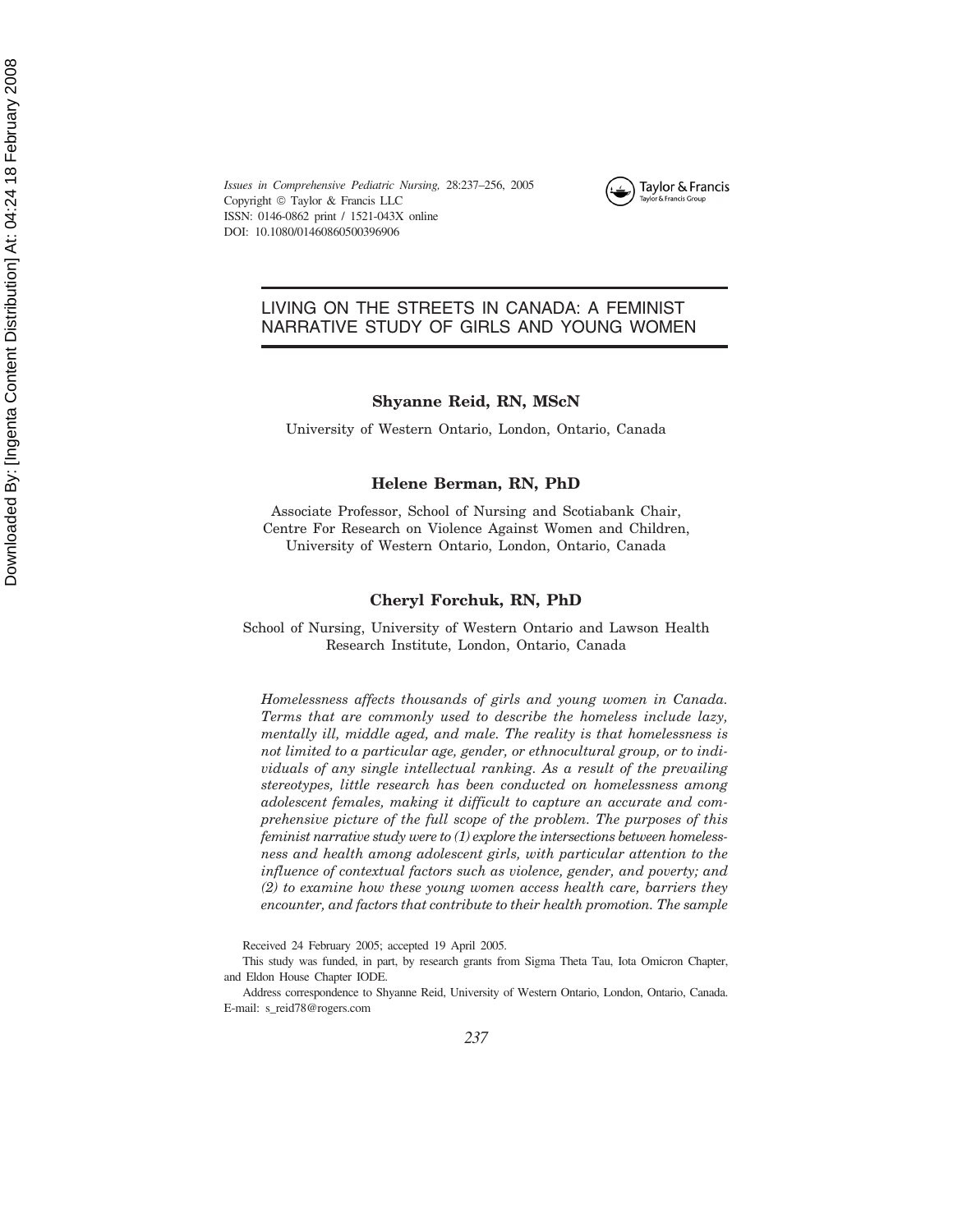*consisted of ten females, ages 16–21, who were interviewed either individually or in small groups. Consistent with feminist research approaches, the interviews were conducted in an interactive manner in order to encourage critical reflection and dialogue. Data analysis consisted of a thematic analysis of the participants' experiences. Findings revealed that most girls had fled from difficult, and at times dangerous, situations at home to lives on the street that brought a new set of challenges, including a multitude of health problems and exposure to violence, chronic poverty, and discrimination. Many barriers to effective health care were described. In this article, the findings of the research will be presented and implications for health and social service providers will be addressed, including recommendations for programming and policy.*

#### *INTRODUCTION*

Homelessness is a problem that affects millions of young people throughout the world. While often depicted as a phenomenon that occurs elsewhere, as in the streets of Brazil or other far-away countries and continents, there is growing evidence that homelessness is a substantial problem in Canada and the United States. Limited research on homelessness, both globally and nationally, in conjunction with a lack of consensus regarding a definition of homelessness, make it difficult to capture an accurate and comprehensive picture of the full scope of the problem. According to one large-scale survey conducted in the United States, the prevalence of homelessness among youth, ages 12–17, was estimated to be 7.6%, or 1.6 million youth in a given year (Ringwalt, Greene, Robertson, & McPheeters, 1998). In Canada, there are no official statistics on homelessness, a situation that has led to criticism by the United Nations Committee on economic, social, and cultural rights. However, it has been estimated that there are thousands of homeless youth in Canadian cities who are without safe and adequate housing (Begin, Casavant, & Chenier, 1999). Further, there is evidence that the population of homeless youth has increased during the past two decades, despite the fact that Canada, like the United States, is a country with abundant material and social resources (Novac, Serge, Eberle, & Brown, 2002).

The dominant discourse on homelessness is one that depicts the homeless population in a variety of stigmatizing and derogatory ways. Traditionally, the notion of homelessness has conjured up images of railroadhopping hobos, vagrants, alcoholics, and bums, with adjectives such as "poor," "lazy," and "stupid" among the more common terms used to describe this group. Implicit in these portrayals is the presumption that most homeless people are "vaguely crazy" adult men. While there are numerous flaws inherent in the prevailing stereotypes, most important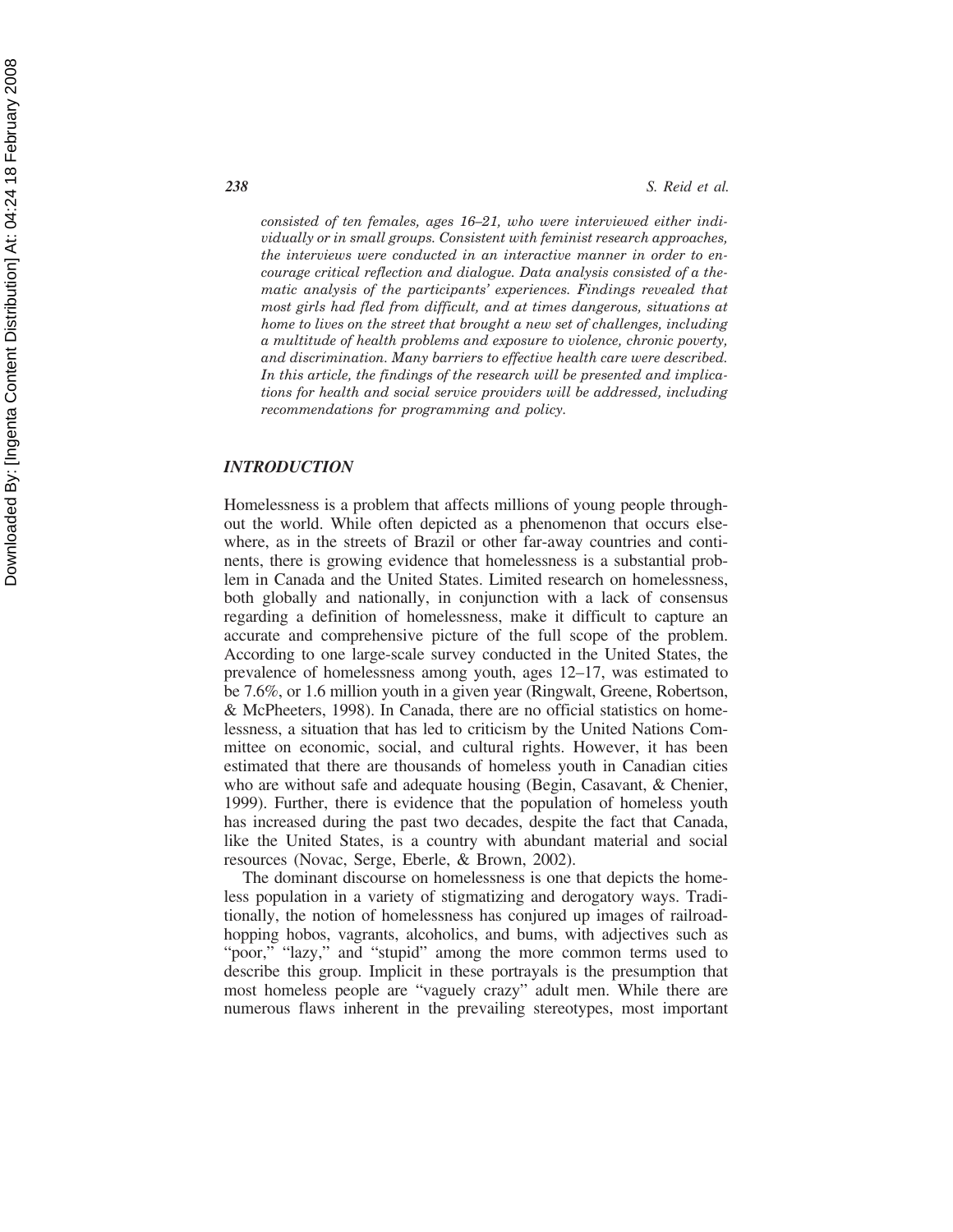among these is the fact that they are wrong and contribute to misunderstandings regarding the social and political context of homelessness. Further, homelessness has less to do with stupidity or laziness than it has to do with a system that does not provide the basic necessities of life to all its citizens. For many adolescents who find themselves homeless either by choice and/or necessity, life on the streets is often seen as a way to escape what they consider to be intolerable and oppressive conditions at home (Barry, Ensign, & Lippek, 2002; Rew, 1996).

The reality is that homelessness affects virtually every sector of the population. According to a national survey on homeless youth in the United States (Ringwalt et al., 1998), males were considerably more likely than females to report they had recently become homeless, but this finding varied according to setting. Samples from shelters reported either equal numbers of males and females or a greater number of females, while samples of street youth and older youth who were homeless were more commonly males. This survey also indicated that no differences were related to racial or ethnic group (Ringwalt et al., 1998). While local studies tend to document that homeless youth generally reflect the racial and ethnic makeup of their local areas, three local studies also report overrepresentation of members of racial or ethnic minorities relative to the local community (Cauce, Paradise, Ginzler, Embry, Morgan, Lohr, & Theofolis, 2000; McCaskill et al., 1998; Owen, Heineman, Minton, Lloyd, Larsen, & Zierman, 1998). Findings regarding sexual orientation vary, but most studies report that the number of gay, lesbian, bisexual, and transgendered youth who are homeless is comparable to the national average of about 10 percent (Robertson & Toro, 1998).

For homeless girls and young women, violence is often an integral part of their family history and current reality (Kipke, Simon, Montgomery, Unger & Iversen, 1997; Novac et al., 2002). Many have either directly experienced or witnessed multiple forms of violence in their homes and communities (Kipke et al., 1997; Rew, 1996). Sexual harassment is a ubiquitous and often insidious form of gender-based violence that is commonly experienced by homeless girls (Berman & Jiwani, 2002; Kipke et al., 1997; Novac et al., 2002).

One result of the persistent mythology surrounding homelessness is that little research has been conducted among the diverse groups affected by this problem. While knowledge about homelessness in general is sparse, even less is known about homelessness among youth. With respect to homelessness among girls and young women, there are astonishingly few published studies. Most of the research related to women's health has focused almost exclusively on the health of adult women, with attention to girls and adolescent females notably absent (Berman & Jiwani, 2002). The small body of research concerning female adolescent health has generally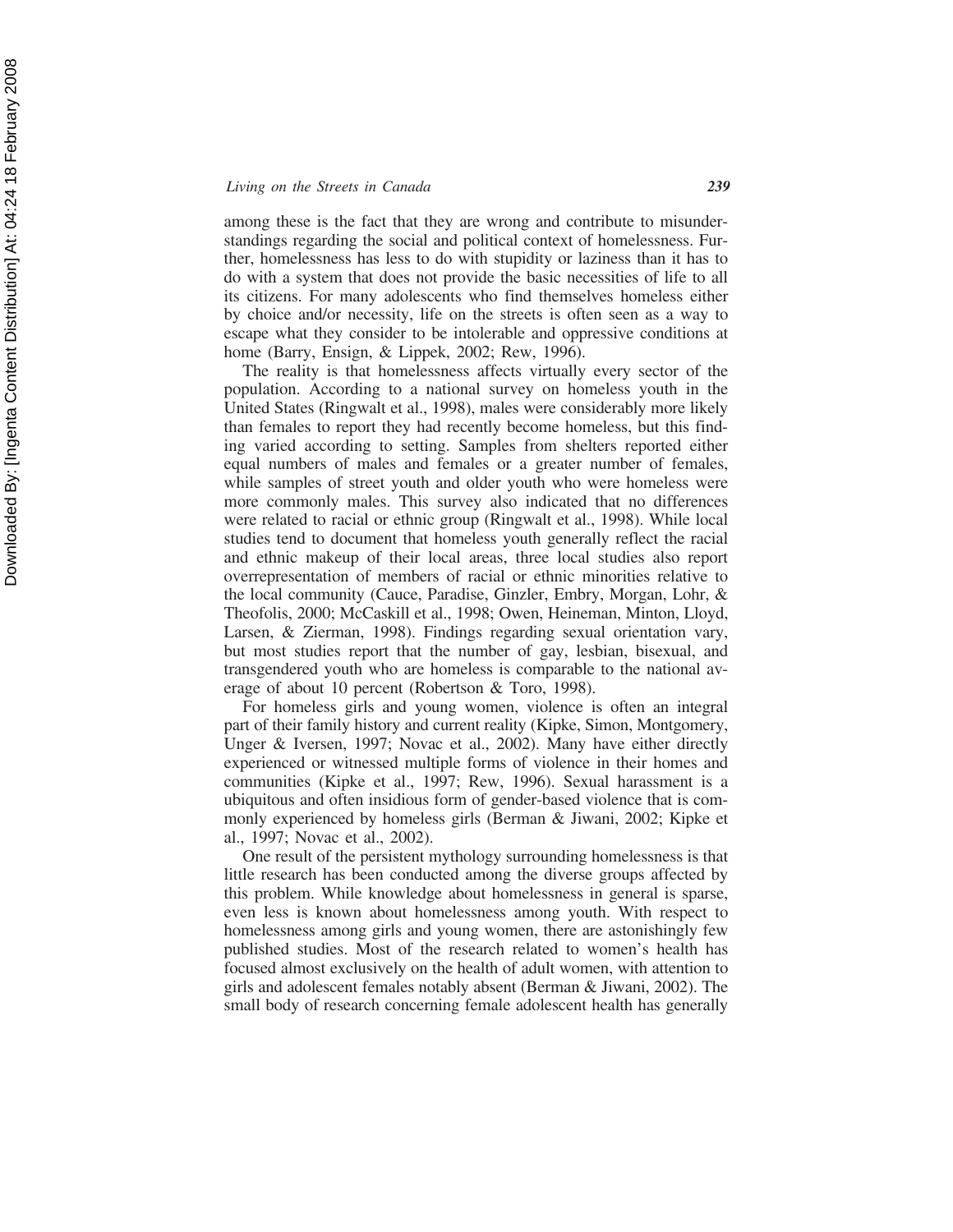focused on reproductive health issues, including teen pregnancy, sexually transmitted diseases and HIV, and "risk-taking" behaviors (Ensign, 2001). Overall, the unique needs and challenges faced by this group have been largely ignored in the scholarly literature and gender-based concerns have been subsumed under the generic, gender-neutral category of "homeless youth."

Much of the current research on homelessness has utilized a biomedical model with attention to adverse health problems and individual pathology (Cauce et al., 2000). While this focus yields important information, it detracts from an analysis of the broader social, political, and cultural contexts that contribute to homelessness, or the importance of gender in shaping experiences of homelessness among adolescent females. Similarly, few investigators have examined how being homeless affects the health status of girls, their capacity to engage in health-promoting activities, or their access to health care, despite evidence that obtaining adequate health care services is a particular challenge for this population (Ensign & Panke, 2002). Understanding the distinct vulnerabilities that homeless girls and young women face is essential and further research is clearly needed. Such knowledge will enable health and social service providers to develop appropriate programs, policies, and practices.

The primary purpose of this feminist narrative study was to explore the intersections between homelessness and health among adolescent girls, with particular attention to the influence of contextual factors such as violence, gender, and poverty. A secondary purpose was to examine how these young women access health care, barriers they encounter, and factors that contribute to their health promotion. Underlying these purposes was the assumption that the stories told could be used to raise awareness and/or sensitivity of the health care reader to the issues and challenges faced by these girls/women; this alone can begin the process of change, which is an aim of feminist theory.

#### *LITERATURE REVIEW*

The process of becoming homeless during adolescence often has antecedents in childhood. Many researchers have observed a history of violence, including exposure to the abuse of their mothers, within the families of homeless youth (Cauce et al., 2000; Robertson & Toro, 1998; Rotherman-Borus, Mahler, Koopman, & Langabeer, 1996). Several investigators have reported a high incidence of physical, sexual, and/or emotional abuse among this population (Morrell-Bellai, Goering, & Boydell, 2000; Rew, Taylor-Seehafer, & Fitzgerald, 2001; Robertson & Toro, 1998; Warren, Gary, & Moorhead, 1994). Other factors thought to contribute, directly and indirectly, to homelessness among adolescents include conflicts within the family over sexual activity and**/**or orientation, school-related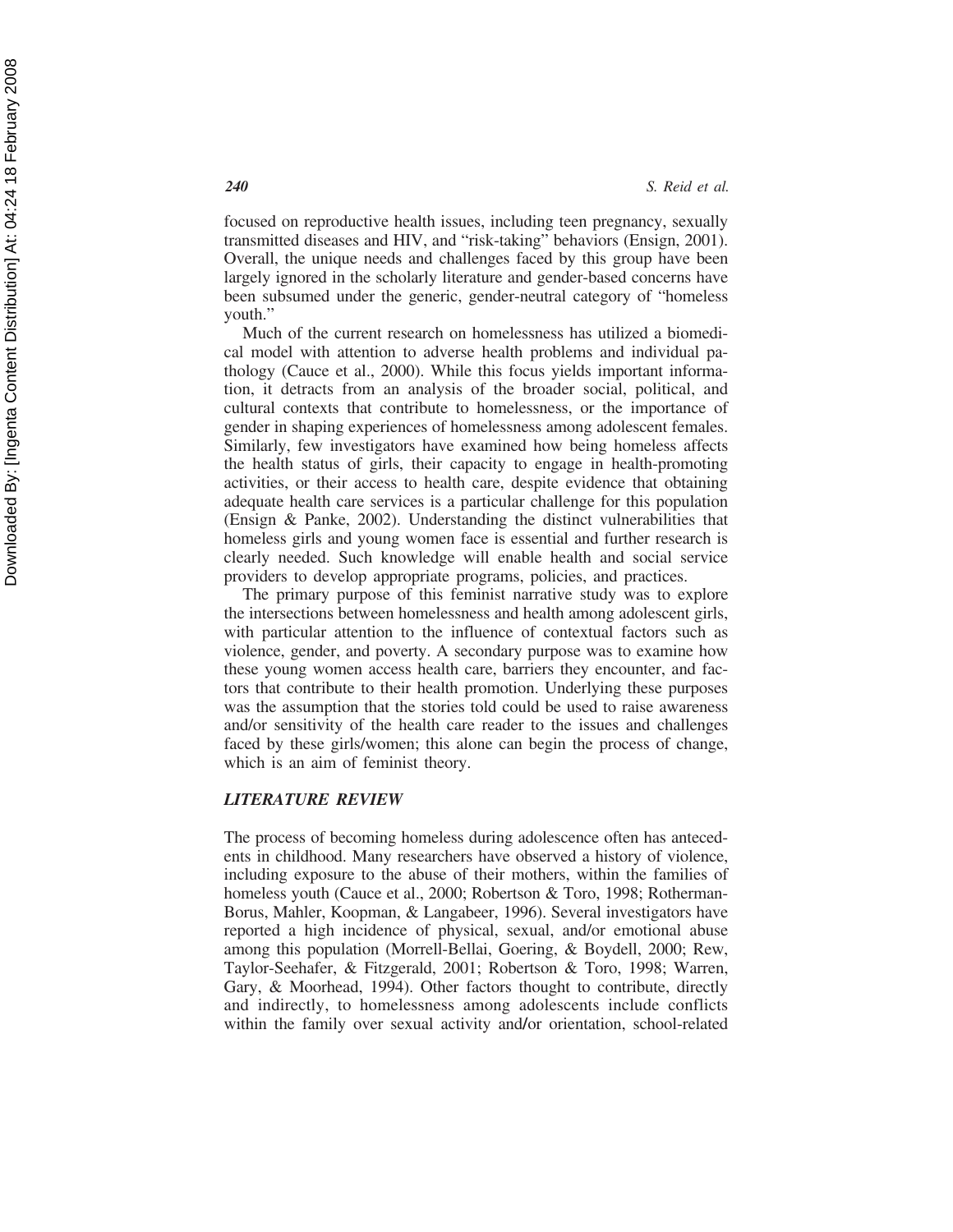difficulties, pregnancy, money, and drug use, as well as abuse between parents/step-parents, parental substance abuse, and lack of parental support (Busen & Beech, 1997; Morrell-Bellai et al., 2000; Novac et al., 2002; Rotherman-Borus, Parra, Cantwell, Gwadz, & Murphy, 1996).

#### *Homelessness and Health*

Girls and young women who are homeless are exposed to many different physical and mental health problems including unwanted pregnancy (Greene & Ringwalt, 1998) and self-harming behaviors (Novac et al., 2002). Findings from several studies of homeless adolescents have indicated that girls who reported a history of sexual abuse were also likely to have low selfesteem (Rotherman-Borus, Mahler, et al., 1996), and were more likely to have attempted suicide than males (Rotherman-Borus, Mahler, et al., 1996). In addition, findings of several studies have found that homeless adolescents are at risk for sexually transmitted diseases (STDs) (Dematteo et al., 1999; Bailey, Camlin, & Ennett, 1998), depression and suicide attempts (Rotherman-Borus, 1993; Sherman, 1992), substance use/abuse (Bailey, Camlin, & Ennett, 1998; Rotherman-Borus, Mahler, et al., 1996), respiratory problems (Ensign & Santelli, 1998), and dermatologic problems (Deisher & Rogers, 1991).

The particular vulnerabilities of homeless girls and young women have been highlighted by several investigators (Ensign & Panke, 2002; Kipke et al., 1997). According to Kipke and colleagues (1997), homeless girls are more likely to experience street and gang-related violence than girls who are not homeless. Physical and sexual assault is a common type of violence that many of these girls face routinely. Several key informants who participated in case studies of homelessness among females, ages 12–24 years, stated, "Violence was the most important issue facing homeless women, more so than mental health or addiction problems" (Novac, Serge, Eberle, & Brown, 2002, p. 62).

Montgomery (1994) described the tendency among homeless girls and young women to trade sex for money, shelter, and other basic needs in order to survive. As Montgomery noted, survival sex is often the girls' only means of ensuring their survival on the street. While prostitution clearly has short-term monetary benefits, it also exposes these young women to a multitude of long-term health problems, including STDs, pregnancy, and physical and sexual assault (Barnard, 1993).

#### *Access to Health Care*

Relatively little is known about homeless adolescents' access to health care (Klien et al., 2000). However, there is general consensus that homeless youth have inadequate access to primary health care services and seek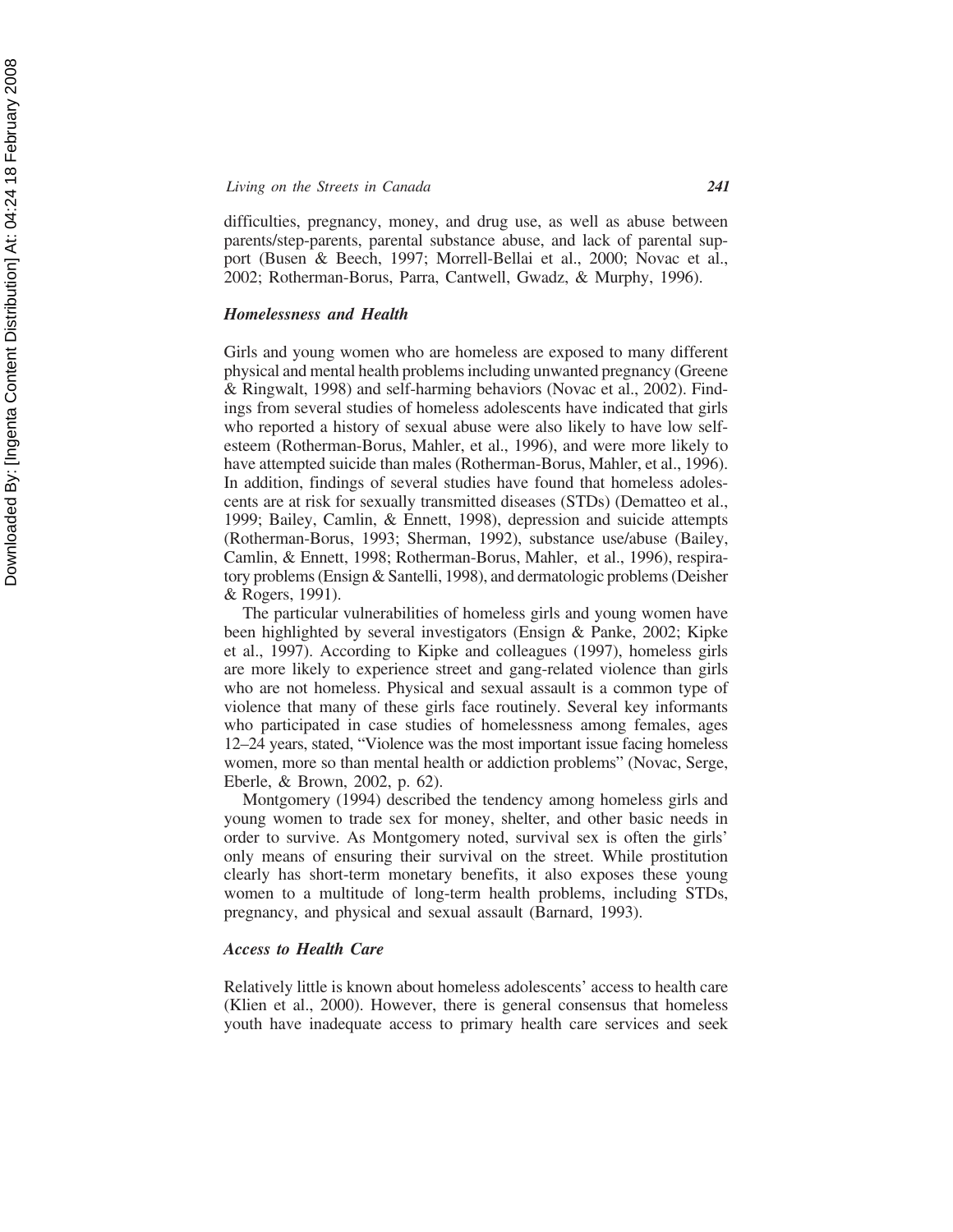health care only when their conditions become unbearable (Derosa, 1999; Ensign & Gittelsohn, 1998; Geber, 1997). As several investigators have reported, the hospital emergency department is the most common point of access into the health care system among this population (Klien et al., 2000).

Homeless adolescents face numerous barriers and challenges when attempting to access health care. Negative responses, ranging from subtle forms of disrespect and innuendo to more blatant expressions and acts of hostility, on the part of health care professionals have been reported (Ensign & Panke, 2002). Other barriers that have been described in the literature include the lack of money to pay for prescriptions; no means of transportation to and from health facilities; lack of dental coverage; and, in Canada, inability to obtain a health or identification card due to the lack of a permanent or fixed address (Crowe & Hardill, 1993; Ensign & Panke, 2002; Geber, 1997).

While the studies conducted to date have yielded important insights regarding aspects of homelessness among adolescents, knowledge about the health of this population and access to health services is limited. In addition, the importance of gender, including the unique challenges faced by homeless girls and young women, has received little scholarly attention (Ensign & Santelli, 1998). Much of the current literature has primarily focused on their medical needs and investigators have relied almost exclusively on quantitative research methods. As a result, little is known about how girls and young women "make sense" of their experiences of homelessness, how they interpret and respond to those experiences, and how homelessness in turn shapes their health.

#### *METHOD*

#### *Design*

The study was approved by the ethics committee at the University of Western Ontario, Department of Research Ethics, London, Ontario. A feminist theoretical and methodological lens has been used to guide the current investigation. While this perspective encompasses many diverse ideas, most writers agree that feminist research is concerned with questions that are of importance to women, analyzing the circumstances of women's lives and is embedded in the personal experiences of women (Webb, 1993). Women's experiences, needs, and ideas are valued in feminist inquiry. Contextual factors such as class, religion, ethnicity, age, and education also shape values and interpretations of women. A feminist perspective acknowledges women's daily experiences as linked to the larger political, social, and economic structures (Hall & Stevens, 1991).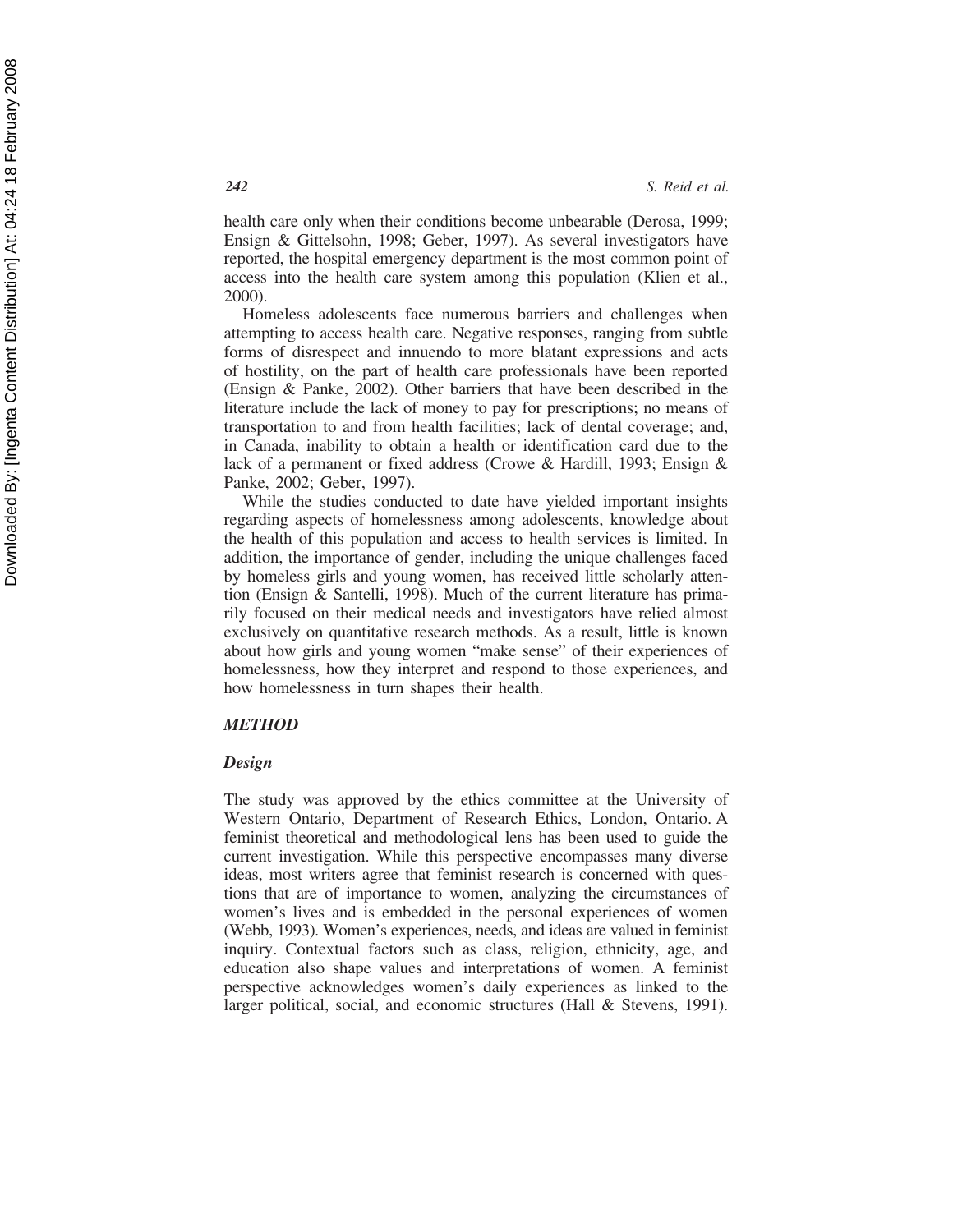As a theoretical perspective, feminist theory acknowledges the experiences of homeless adolescent girls and young women as a valued source of knowledge and uses that knowledge to contribute to change toward social relevance (Thorne & Varcoe, 1998; Wuest, 1995).

Narrative, or "storied" data were collected regarding the experiences of homelessness and health. Narrative research is a qualitative approach that can be used to gather one's experiences and stories. The telling of one's story encompasses the participant's beliefs, values, and intimacies, and allows the participant to make sense of their experiences through the telling of their stories about phenomena of interest. With respect to the current study, narratives were a powerful way to capture the experiences and insights of homeless adolescent girls. Through storytelling, these girls were able to reconstruct their individual realities and provide meaning to their lives. In the process, larger social, political, and economic issues that influence their everyday experiences of health were revealed (Stevens, 1993). Through a thematic analysis of the narrative data, the girls' experiences could be captured, their stories could be told, and the meanings of these stories could be uncovered.

#### *Participants*

A purposive sample of 10 homeless girls and young women was obtained. Participants were recruited through a community agency that provides services to homeless youth in a Southwestern Ontario city in Canada. The participants ranged in age from 16–21 years and included girls and young women who had run away from their homes (*n* = 9) as well as one participant who was forced by her mother and step-father to leave home; these girls are referred to in the literature as "throwaways"  $(n = 1)$ . Criteria for inclusion in the study consisted of girls and young women who identified themselves as currently homeless or had been homeless in the 12 months prior to the conduct of the research. All participants had left home for the first time when they were between the ages of 16–18. Racially, the sample included eight girls who identified themselves as Caucasian and two girls who reported that they were Caucasian and Aboriginal. Most of the participants stated that they had left their homes in order to get away from "difficult situations." With respect to past histories of violence, five of the participants reported that they had been sexually abused by their fathers and/or male acquaintances, and two of the participants indicated that they had been physically abused in their home by their parents and siblings. Respondents stated that, while homeless, they had slept in a variety of different locations within the previous 12 months, most commonly in a shelter  $(n = 9)$ . At the time of the interviews, four participants were living in a shelter, four were living in rented apartments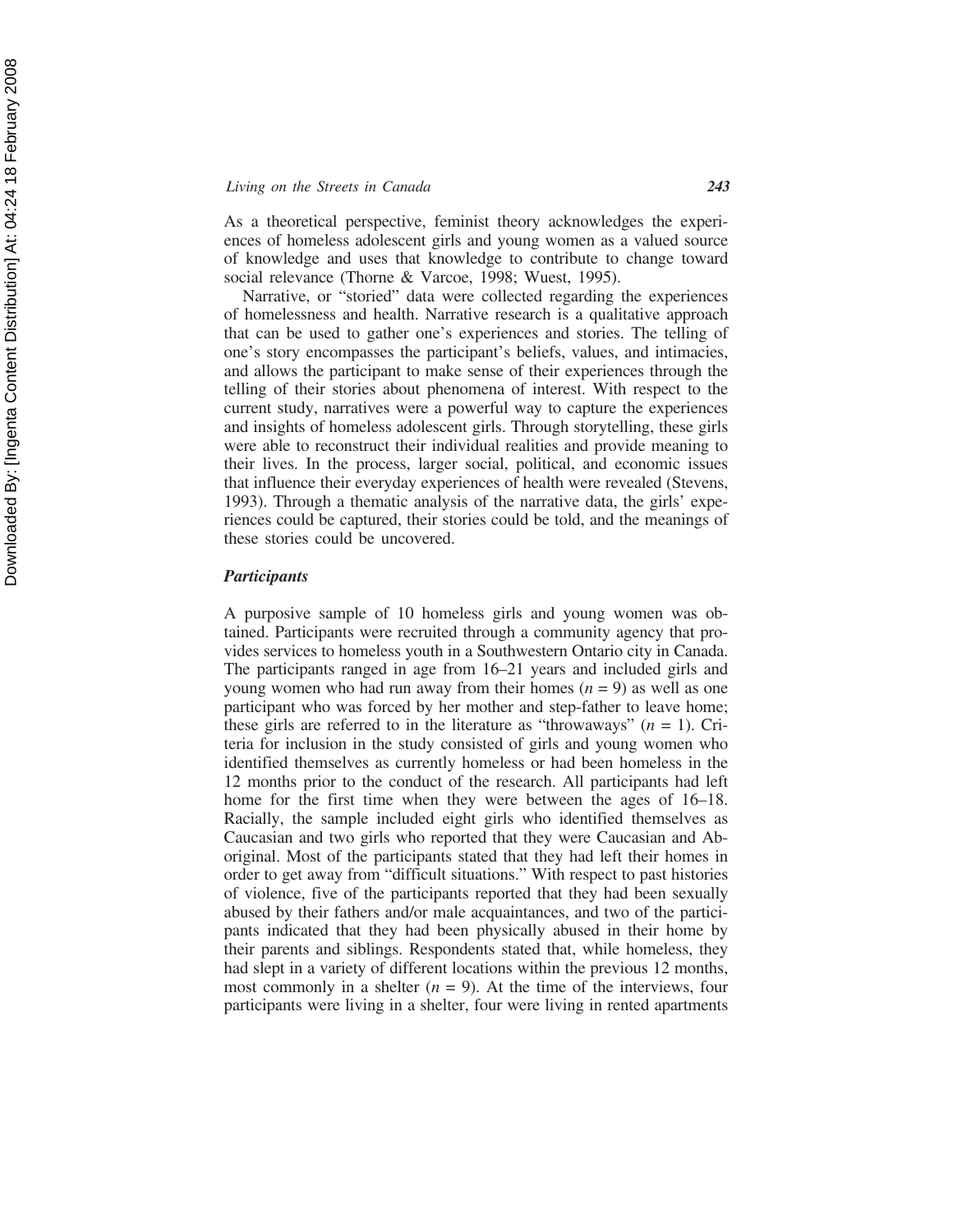with friends or boyfriends, one had returned to her parents' home, and one was living in a rooming house.

#### *Data Collection*

Participants were given the choice of being interviewed either individually or in a small group. Five of the participants were interviewed individually and two group interviews, each consisting of two or three participants, were conducted. During the face-to-face interviews, which were tape recorded and lasted approximately one and one-half hours, open-ended questions were asked in order to elicit the participants' stories about homelessness. Typically the interviews began with a broad openended question that invited the girls and young women to describe their lives before they left their homes and the circumstances that led to homelessness, what life "on the streets" was like for them, and what life is like now. In addition, participants were asked to discuss their current health status and their experiences with the health care system. Data collection continued until there was a sufficiently rich pool of stories about homelessness to conduct a meaningful analysis and saturation of themes was achieved.

#### *Data Analysis*

The analysis of narrative data entailed a reconstruction of interpretations of the participants' experiences and categorization of those experiences into themes and patterns. This process consisted of a search of the data for the elements of narratives, namely action, characters, setting, and plot (Sandelowski, 1990). A thematic analysis of the narrative stories was conducted and entailed (a) reviewing audiotaped interviews and field notes, (b) transcribing tapes verbatim, (c) reading transcripts, and (d) coding for categories and themes (Elder & Miller, 1995; Stevens, 1993). Although it was not possible to conduct follow-up interviews to share emerging findings with the participants, data analysis was conducted simultaneously with data collection. All names used are pseudonyms.

#### *FINDINGS*

Analysis of the narrative data resulted in the identification of six central themes, or story lines. Together, these reflected the participants' experiences and thoughts regarding homelessness, perceptions of their health status and capacity to engage in health promoting activities, and access to health care. As this analysis will reveal, their stories contain inconsistencies, tensions, contradictions, and incongruities, all of which reflect the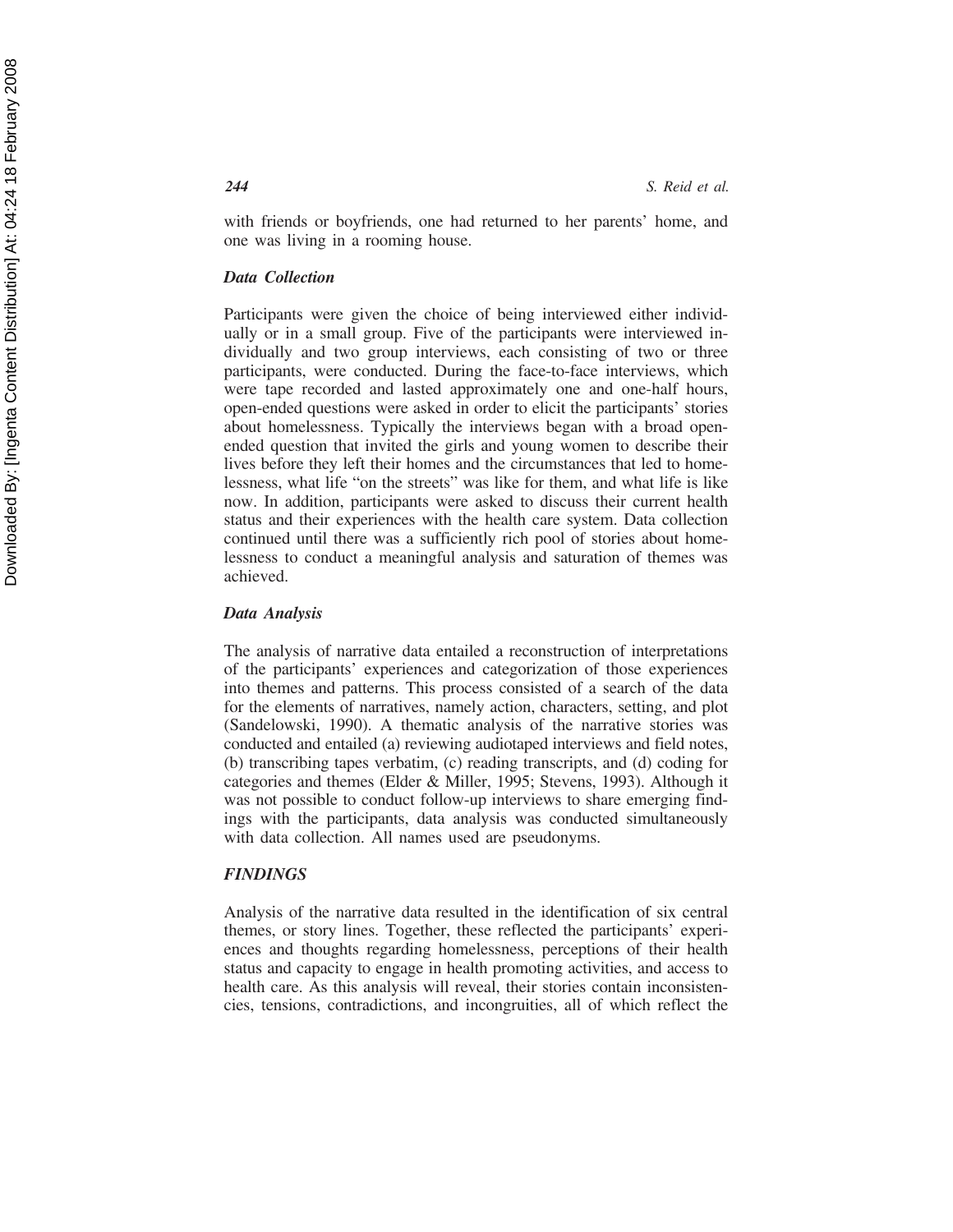realities of life on the street for adolescent girls and young women. In the next section, six themes are presented that reflect the participants' experiences and perceptions of homelessness and health and access to health care. These are (1) a semblance of liberation; (2) homeless, helpless, and desperately seeking control; (3) girlhoods denied; (4) minimizing health concerns; (5) the interconnectedness of homelessness, violence, and gender; and (6) an elusive health care system.

#### *A Semblance of Liberation*

Many of the participants either implied or stated explicitly that homelessness provided a welcome respite from oppressive conditions at home. As several of the girls and young women explained, from their perspective homelessness was preferable to their family environments, which typically included exposure to violence and substance abuse. Almost all of the participants stated that they had left home, at least in part, because they had been physically and/or sexually abused. Lindsey stated that she left home when she was 16 after she had been raped by a family member's fiancé. Hailey endured repeated physical and emotional abuse from her mother, father, and sister until she left home at age 17. Describing the type of violence she suffered at home, Hailey stated, "I was beaten most of the time . . . [my mother] beat me on the toilet the day before I left home . . . like even my sister would beat me." Some of the young women explained that leaving home and becoming homeless afforded them a sense of freedom and control over their lives that they were not able to experience while living at home.

Although several of the participants explained that leaving home led to feelings of helplessness, they also explained that leaving home had allowed them to regain a stronger, more confident sense of themselves, and at least some semblance of liberation, even if only for a brief period of time. The girls quite literally chose to free themselves from rapes, beatings, and sexual and verbal abuse that they routinely encountered while living with their families even when the alternative, homelessness, was fraught with uncertainty, challenges, obstacles, and in some cases, more violence.

#### *Homeless, Helpless, and Desperately Seeking Control*

The story of homelessness for the girls and young women who took part in this research is most aptly described as a story about intense feelings of helplessness. Helplessness was also associated with a pervasive sense of danger. Many of the participants described feelings of fear and uncertainty when they spoke of being homeless.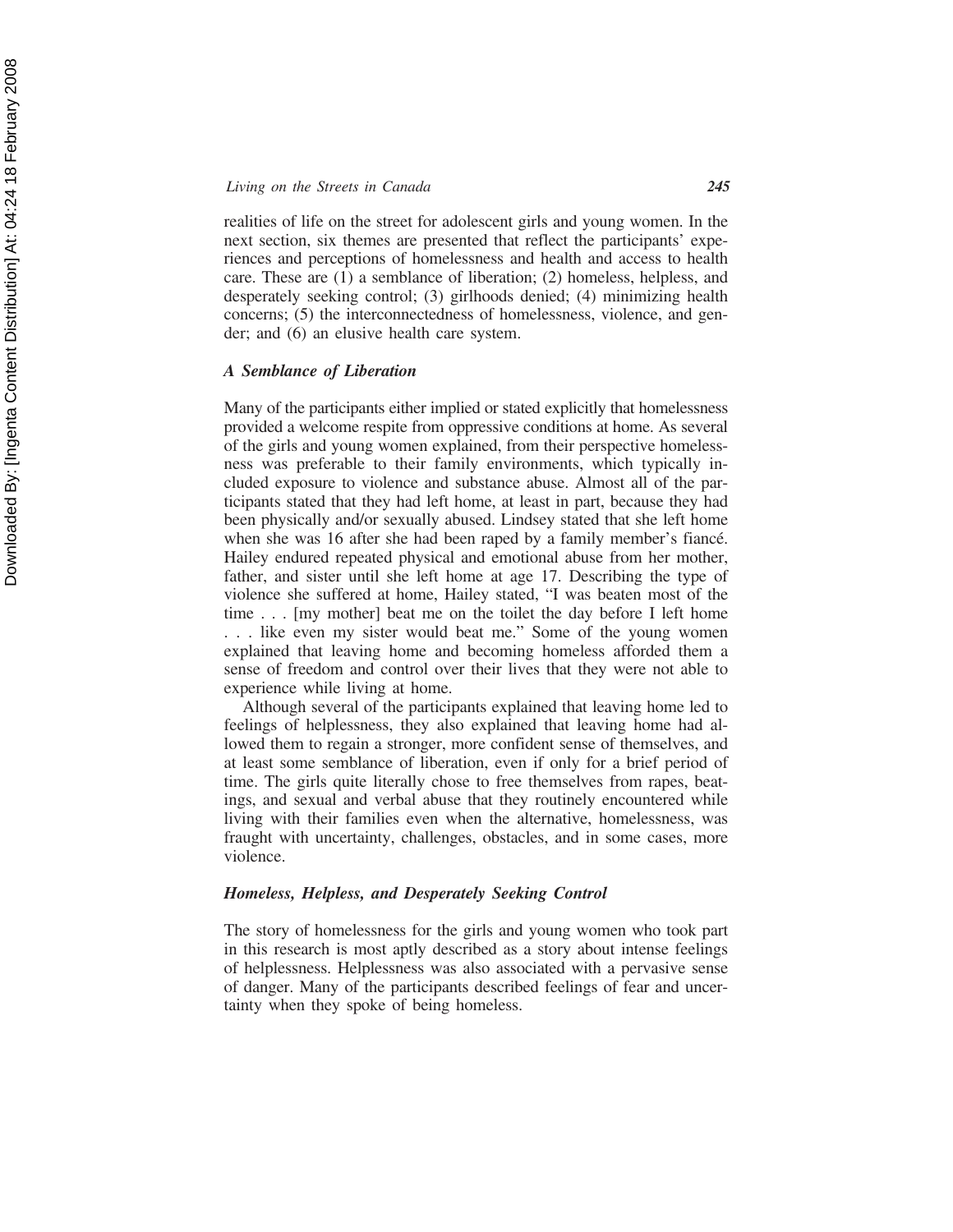The girls and young women typically used adjectives such as "difficult," "hard," "horrible," and "scary" to describe their lives on the streets. One participant summed up her feelings about homelessness when she said, "I'm actually getting pretty sick of it."

Several of the girls expressed fears associated with life on the streets. Morgan, who is 16, left home because her parents wanted custody of her daughter. She had been living on the streets for the past six months and described her fears about life on the streets. "I'd rather put up with a shelter than be on the street, [I'm] scared about who is walking by or whatever, it's too scary." Ann, who spent many years being physically abused by her father, poignantly summed up her feelings about homelessness. "I felt like I wanted to die, but I just never did it." As these comments collectively reveal, feelings of helplessness and fear were articulated by virtually every participant and were an integral part of their everyday lives.

Many of the girls identified their inadequate shelter as a factor that contributed to feelings of helplessness. Ann stated, "It's not very nice knowing that you don't have a place to go." In addition to inadequate shelter, insufficient money was a chronic problem that compounded their feelings of helplessness. Some of the girls described their discomfort regarding the need to obtain money for food and the associated dependence on others for the fulfillment of basic needs. Ann states, "It's degrading to go out and beg for money."

#### *Girlhoods Denied*

Almost all of the girls and young women told about experiences in which they felt that they were judged negatively by others because they were homeless. In particular, they described their interactions with health and social service workers, and those in positions of authority, namely police officers, who would, from the girls' viewpoint, routinely ignore their pleas for help.

The participants stated that they were frequently called degrading names and told to "get a job." Ann is a recovering drug addict who was forced to endure demeaning name-calling and verbal assaults while living on the streets. "They called me junkie, you know, crackhead and stuff like that . . . they can't understand anybody that's homeless . . . [they would say], oh why don't you just go and get a job?"

Nikki, age 19 and living in a shelter at the time she was interviewed, described being on the receiving end of stereotypical and judgemental behaviors and attitudes, as well as more blatant forms of harassment, from persons in authority. She explained how such experiences made her feel: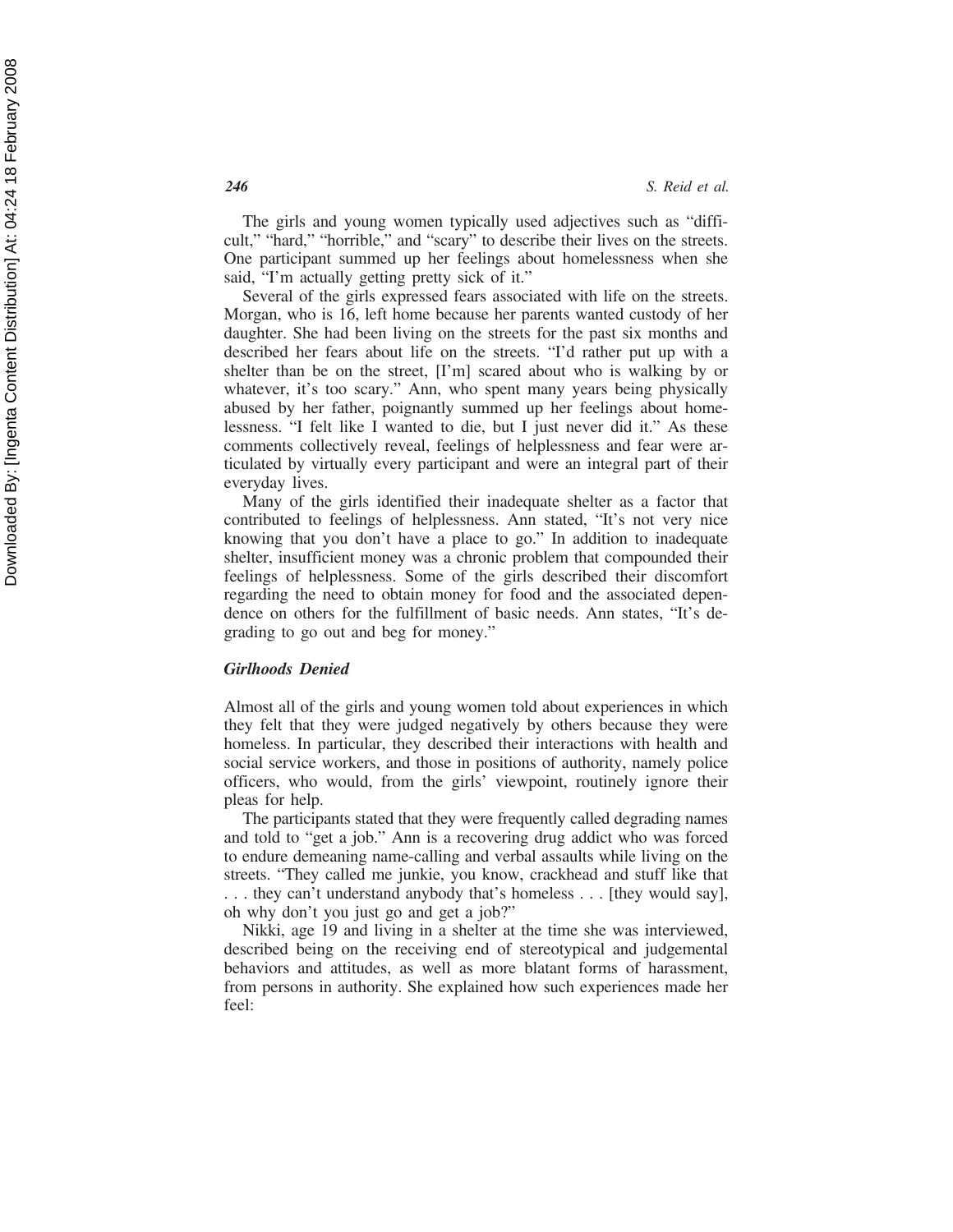[There are] a lot of stereotypes, especially with the police officers . . . I find they look down on you, like I was harassed by a police officer because I was caught in the mall sleeping underneath the stairs because I had no place to go and they told me that I was a "worthless piece of crap" and that I should get a job and stop being a bum, and I felt that I was very low in self esteem and that they just made that even worse and made me feel like I was nothing.

The desire of participants to be treated like "normal" people, their distress regarding stereotyping, as well as the demeaning and belittling treatment on the part of adults whom they encountered, were common sentiments expressed by the participants. They had left their homes for life on the streets and were trying to regain some sense of normalcy in their lives only to encounter unsympathetic treatment and judgemental attitudes by others. The underlying message conveyed to these young women was that they were somehow to blame for the circumstances of their lives, that they had "chosen" to become homeless, and that they had the power to change those circumstances. Such messages decontextualize and trivialize the lives of girls on the streets and overlook the reality that most had come from harsh environments, often characterized by multiple forms of violence.

#### *Minimizing Health Concerns*

"It's not like they're dying or anything" is a comment that was shared by 17-year-old Megan and that captures the central attitude expressed by several girls about their health and well-being, while simultaneously offering some insight into what she viewed as an acceptable standard of health. The fundamental message embedded in these words is that, if they (homeless people) are not dying, then they are okay. As Crystal stated, "I get sick sometimes but I'm not like dying or anything. . . . It's not like I'm close to death or got cancer or something that crazy that would kill me anytime soon." For the most part, unless health problems interfered with daily life, created unbearable pain, or were deemed to be of an urgent nature, no action was taken to ameliorate them.

Homelessness profoundly affected virtually every aspect of the girls' health and well-being. In addition to descriptions of a multitude of physical and mental health problems including respiratory problems, anemia, hypertension, dermatologic problems, and hypoglycemia, many told about eating and sleeping difficulties. Lindsey commented on the effects of homelessness on her health, stating:

I'm always worrying where I'm going to sleep, worrying if I can feed my boyfriend and myself, worrying if I can get that apartment or some land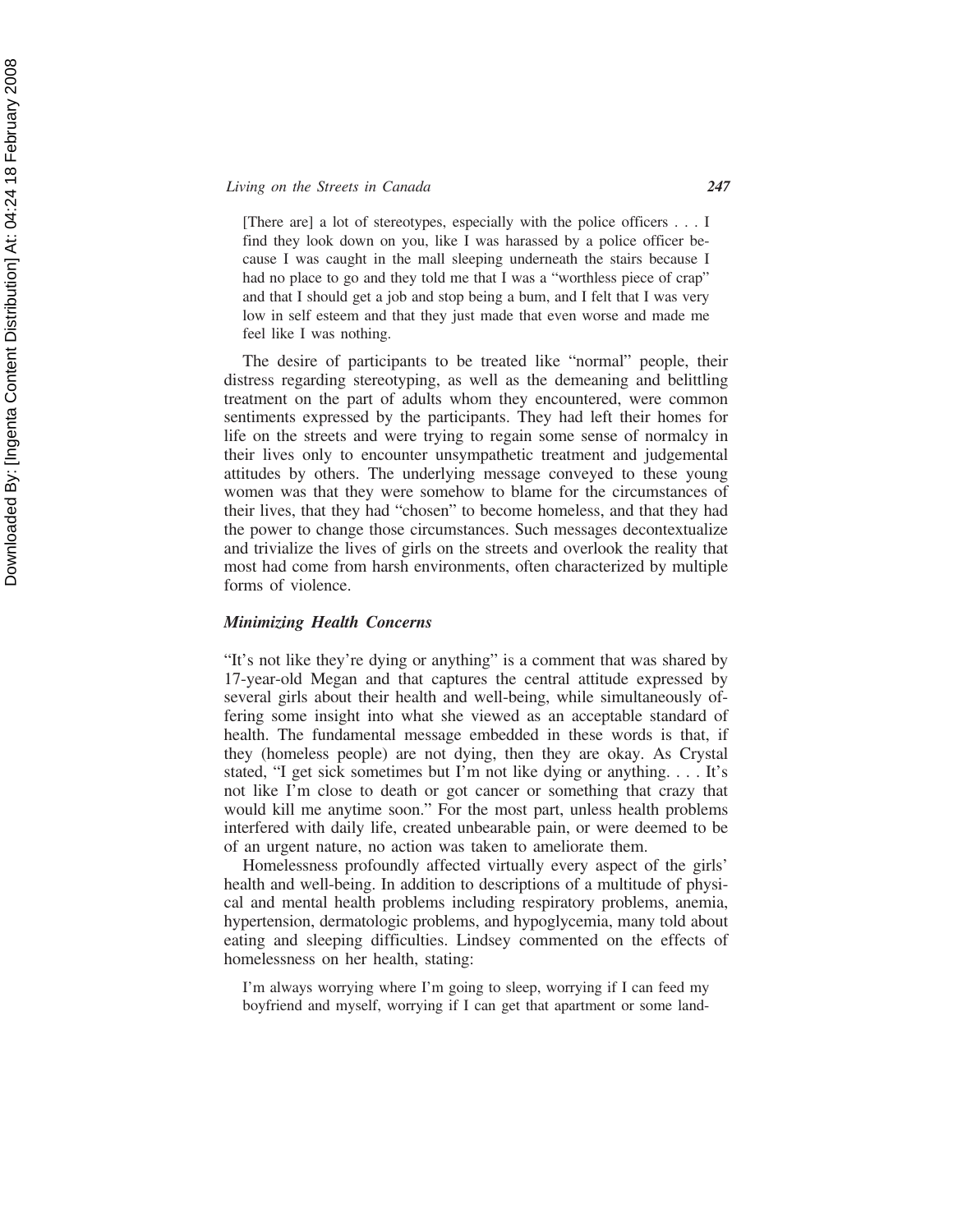lord will like me . . . [homelessness] really did have an adverse effect on my health and nutrition. I dropped about 35 pounds in two months and I ended up getting about six flus in a period of two months. So I was always sick and I remember when we got kicked out of one place, passing out on the bathroom floor because I was so tired and I was so hungry. Being homeless really sucks.

Some of the girls also spoke of how homelessness perpetuated already existing emotional problems. Two of the participants noted that they had tried to harm themselves while living at home and also while homeless. When Ann lived on the streets, she struggled with drugs and withdrawal. "The withdrawal was bad enough and I'm like maybe this will just kill me. Like I would just lay there and wait."

Despite the numerous health problems that these girls endured while homeless, many tried to attain a sense of feeling healthy using their own personal health promotion strategies. As one participant shared, "On my bathroom mirror I put 'Good morning sexy, have a good day' on it. . . . It gave me a positive self-image. . . . I appreciate it and it makes me happy." Most of the girls indicated that they tried to exercise, eat healthy, and some took nutrition supplements to compensate for dietary inadequacies. A few described the importance of social support networks including friends, family, and staff members to help them cope with their everyday challenges.

#### *The Interconnectedness of Homelessness, Violence, and Gender*

Virtually all of the girls and young women in this study told of the violence in their homes and on the streets, and expressed their view that they were particularly vulnerable to violence by virtue of being female. Most talked about sexual abuse, including rape, as the most central and persistent fear they faced on the street and in shelters. According to Hailey:

Girls get into a lot more problems. Like more happens to them . . . I was raped too, or almost raped I should say. I was living in [a tent] and this guy came up and he said do you want to come over to my tent. . . . And then he said like put your hands down my pants. I'll show you mine if you show me yours. And I was like no, and I got out of the tent.

There was a widespread perception that being homeless meant that they would continually be exposed to violence from the men that they met, and that they always had to be on the alert. Ann described how she would avoid being sexually assaulted when she was living on the street.

You've got to dress all ugly and stuff so you don't get mugged or anything. That's what I used to do. Just so that [guys] wouldn't even look at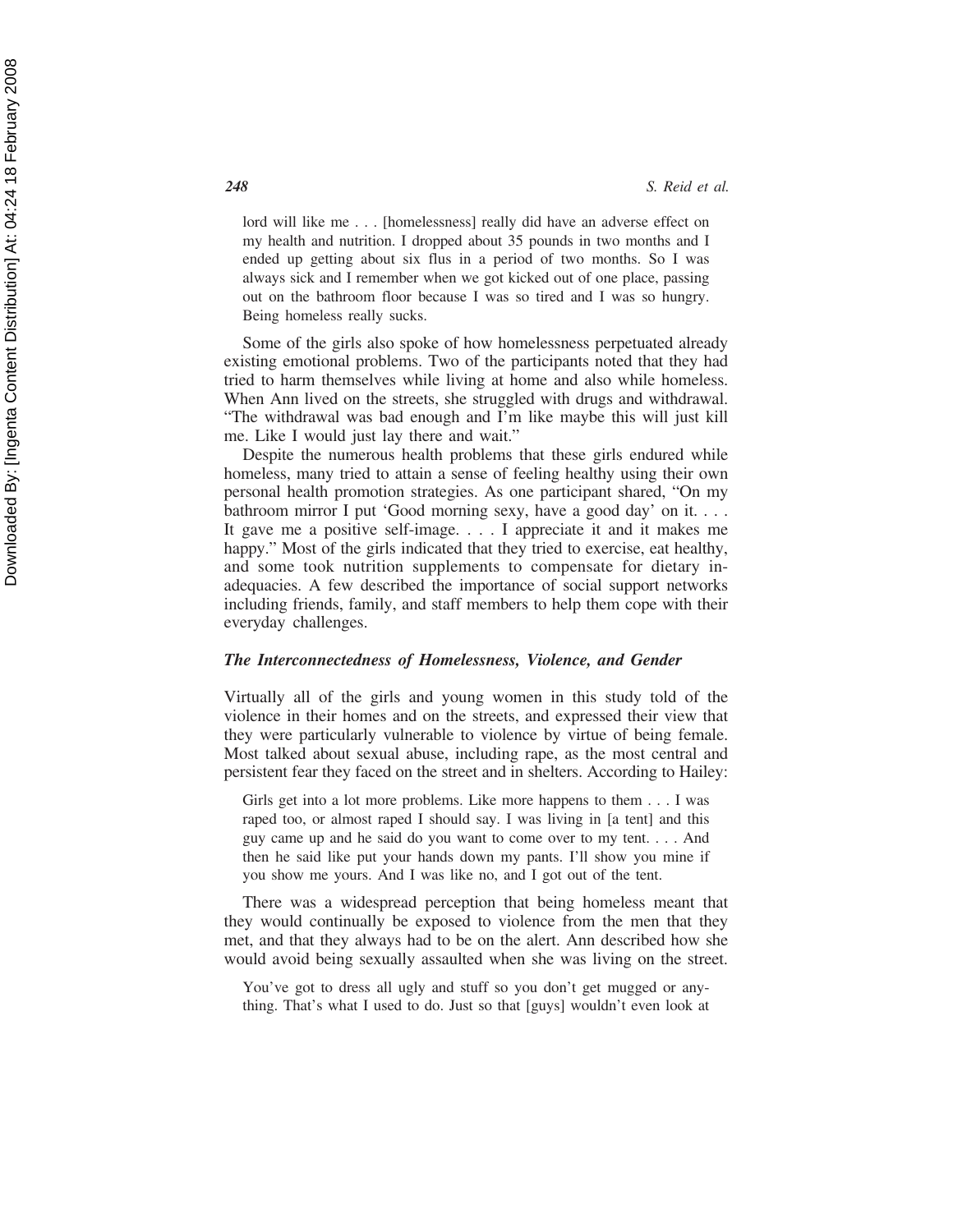me . . . I noticed that a lot of guys were staring at me and stuff, so I started . . . putting on five different sweaters and stuff. I found out from an older woman that was the secret to it.

For almost all of the participants in this study, violence on the streets was an extension of violence they had known throughout their lives and that they had first encountered within their families of origin. Lindsey, who was sexually assaulted as a young adolescent, spoke about this continuum of violence and described how her experience shaped her current perceptions of men.

Basically I was scared all the time because of my encounters with the guys I would meet. I'm still afraid of men and there would be sometimes that like a drunk would be walking down the street and I would be afraid of him because I'd be afraid he'd like attack me.

Over and again, the girls told poignant and profound stories that illustrated how violence was, and continues to be, a central context of their lives with multiple effects on their health and well-being. Through their experiences, it is clear that varied forms of gender-based violence influence almost every aspect of their lives and are intricately interwoven into the experience of homelessness.

#### *An Elusive Health Care System*

During the interviews, participants were asked about their interactions with the health care system. Many of the participants spoke of the challenges and barriers to accessing health care services. A recurring topic was the discrimination they believed they routinely encountered by health care professionals as a result of their homeless, and thus marginalized, status. According to Nikki, the prejudicial treatment and lack of compassion on the part of health care professionals ironically contributed to poorer health outcomes. In her words:

I find that a lot of homeless people get more sick and they get actually worse because they don't go to a hospital because either they're afraid something might happen to them or, you know, they just don't want to go because of the way that people look at homeless people. . . . I find that a lot of people that won't go keep getting worse and worse and worse, until they actually have to end up in the hospital.

From these accounts, it is not surprising that the girls often felt dissuaded from seeking help from health care services. In addition to hospital settings, several girls told of visits to their family physicians where they encountered similarly negative and prejudicial attitudes and behaviors.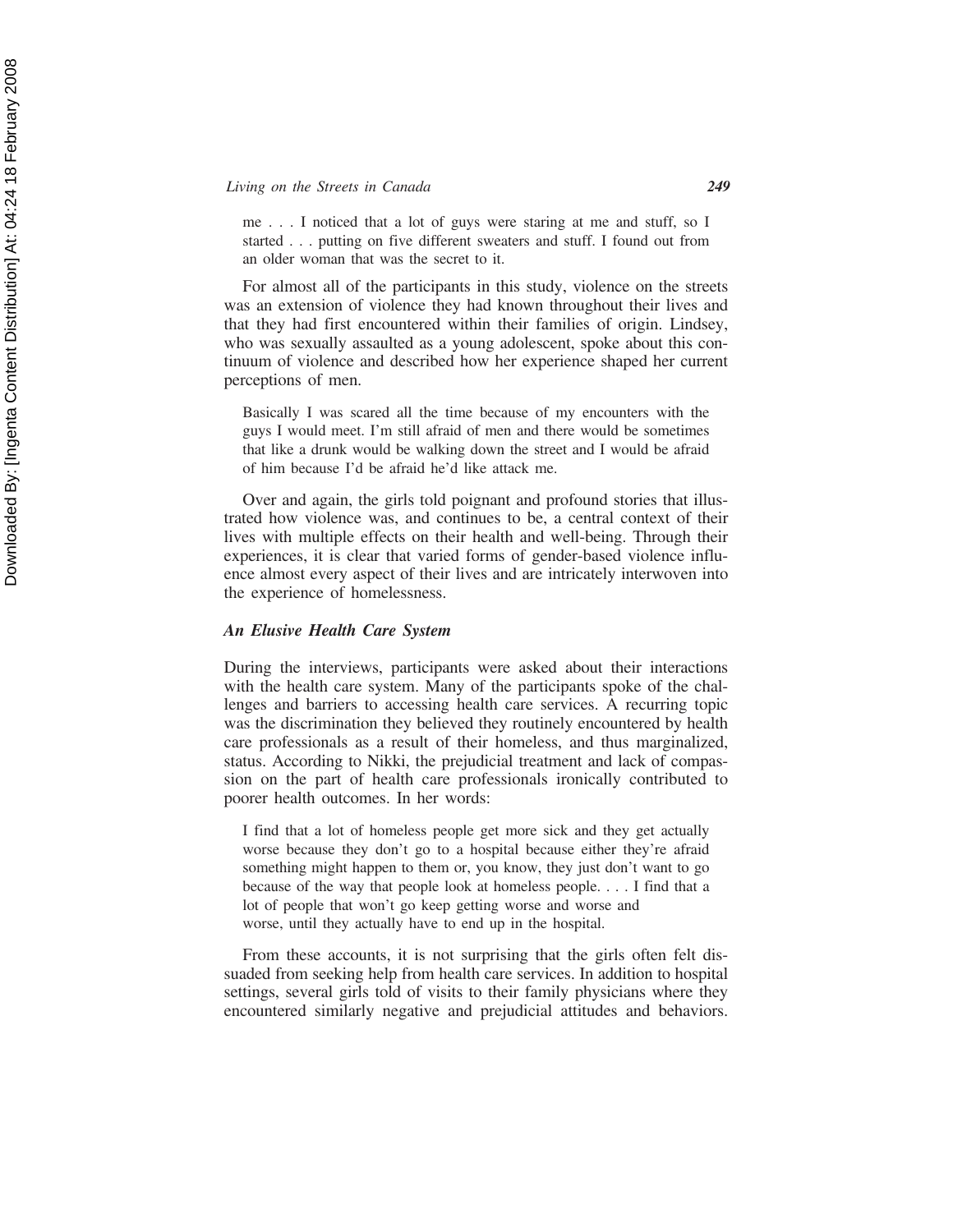As a result, they indicated that they no longer trust their physicians and only go to see them when they consider their health situations to be urgent or dire.

The participants described a number of other barriers to their ability to access health care services. Prominent among these was lack of money for food, medications, or transportation. Inadequate health insurance coverage was another barrier the girls faced. Many spoke about not having coverage for dental and optometrist services. Some of the girls were also refused care because they didn't have their health care card.

Most of the girls and young women indicated that they tried various agencies, including hospitals and social service agencies, but only returned to those that they perceived to be helpful to them. Some had gotten to know the staff at specific social service agencies and had established trusting relationships with staff members. The young women described how they felt comfortable accessing these services and talked about specific staff members who were helpful to them.

#### *DISCUSSION*

Through the stories they told, the girls and young women who took part in this study shared much about the challenges, obstacles, and fears associated with living on the streets. As well, their stories revealed a great deal about the social conditions that are associated with homelessness among adolescent girls. Most notable among these was the chronic violence that they experienced, both within their families of origin, as well as in their communities while living on the streets. Almost all of the participants reported that they had experienced sexual and/or physical abuse that had often contributed to their decision to leave home and become homeless. These findings extend a small but growing body of literature that links violence in the home to adolescent homelessness (Morrell-Bellai et al., 2000; Rew et al., 2001).

Often, living on the street was the only choice that some of these young women felt they had in order to escape from intolerable conditions at home. However, once on the street, many of the girls spoke of feeling helpless with respect to the situations that surrounded them on a daily basis. Inadequate access to food, shelter, and safety contributed to their feelings of helplessness. Instead of receiving warmth, caring, and compassion when they sought health or social services, they faced discriminating and judgemental attitudes and a lack of services that were sensitive or responsive to their unique needs. As the girls and young women explained, these encounters engendered a sense of sadness, fear, and anger, which ultimately appeared to have a negative influence on their health and well-being.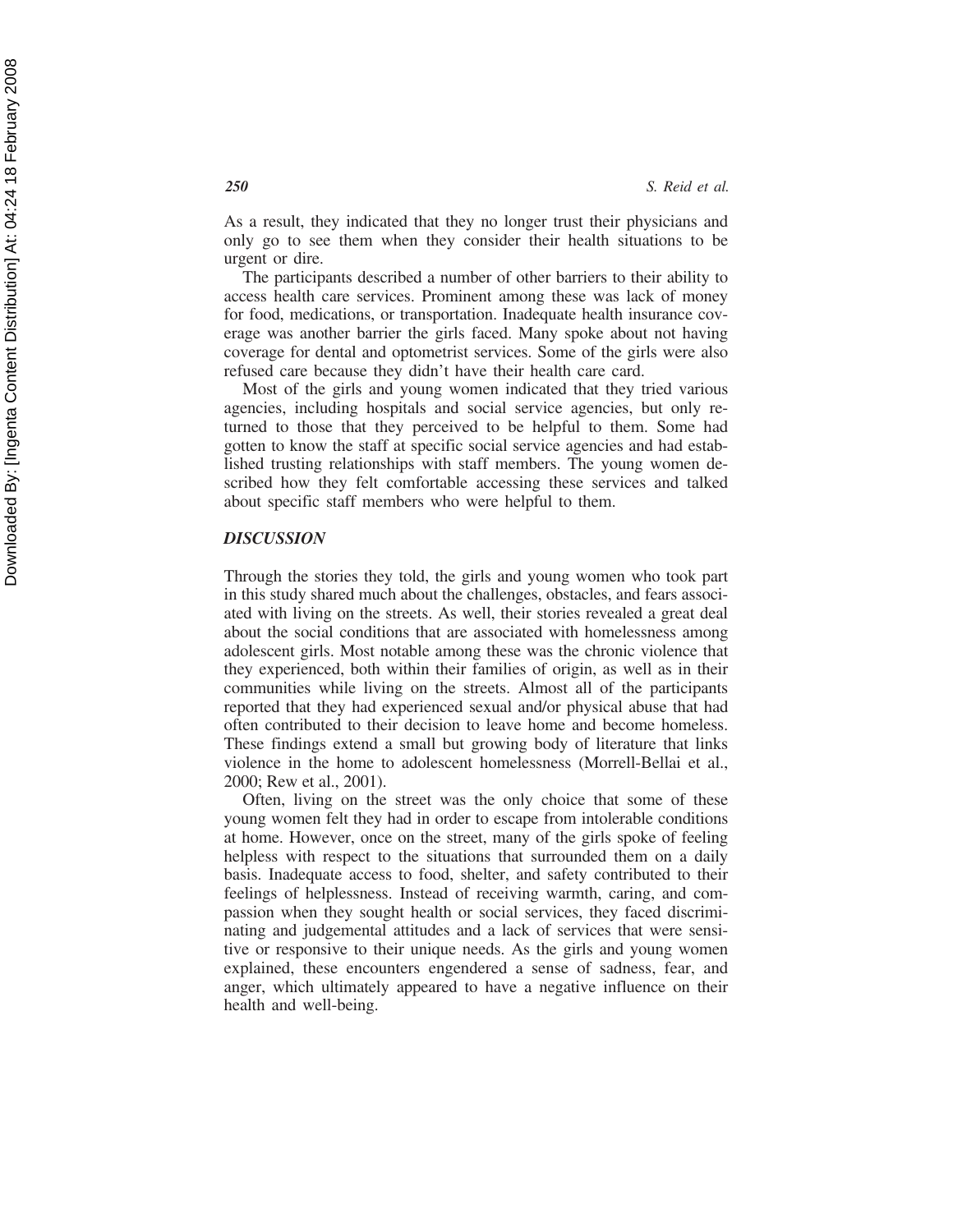Almost all of the girls described similar health problems that they experienced while homeless including unwanted pregnancy, depression, and anxiety. These findings are consistent with those described by other researchers who have examined the health of homeless adolescent youth (Ensign, 2001; Ensign & Santelli, 1998; Rew & Horner, 2003) and contribute to the emerging body of knowledge related to the health of homeless adolescent girls and young women. With an understanding of the health problems these individuals are likely to experience, it becomes possible for health and social service agencies to deliver appropriate, effective, and gender-specific care and to develop policies that are based on the lived realities of these girls' lives.

A central finding of this study relates to the gendered context of homelessness. Many of the young women stated that they were vulnerable to violence because they were females living on the street with limited means of achieving safety. Some of the participants expressed a fear of being assaulted, physically and sexually, and implemented their own survival strategies to prevent this from occurring and to minimize harm. For some, they aligned themselves with other males in a variety of ways as a means of negotiating their safety in what they perceived to be a hostile and dangerous environment. While it has been suggested that all girls are "at risk" for violence (Berman & Jiwani, 2002), the results of the current study lend support to the fact that girls on the streets are particularly vulnerable to violence, despite efforts to protect themselves. These findings also indicate that there are currently few services, programs, or facilities, including shelters, that are responsive to the needs of this population and that are capable of ensuring their safety.

The girls and young women who participated in this study shared openly their experiences of homelessness and expressed a desire for their stories to be shared with others. They told of the challenges encountered when trying to access health care services and expressed their view that the negative attitudes and insensitivity of health professionals deterred them from seeking help when it was needed. As Deisher and Rogers (1991) reported, insensitivity of health care providers regarding the needs and concerns of homeless adolescents promotes mistrust, which, in turn, further exacerbates their health problems.

The findings from this study contribute to an understanding of homelessness as experienced by girls and young women. However, several limitations are noteworthy. The difficulty with recruiting an ethnoculturally diverse sample, despite efforts among the research team, limits the relevance of findings to nondominant populations. Given the realities of racism and homophobia in North American communities, research with young women of color and lesbian girls who are living on the streets is essential. Further research is needed to understand how the intersecting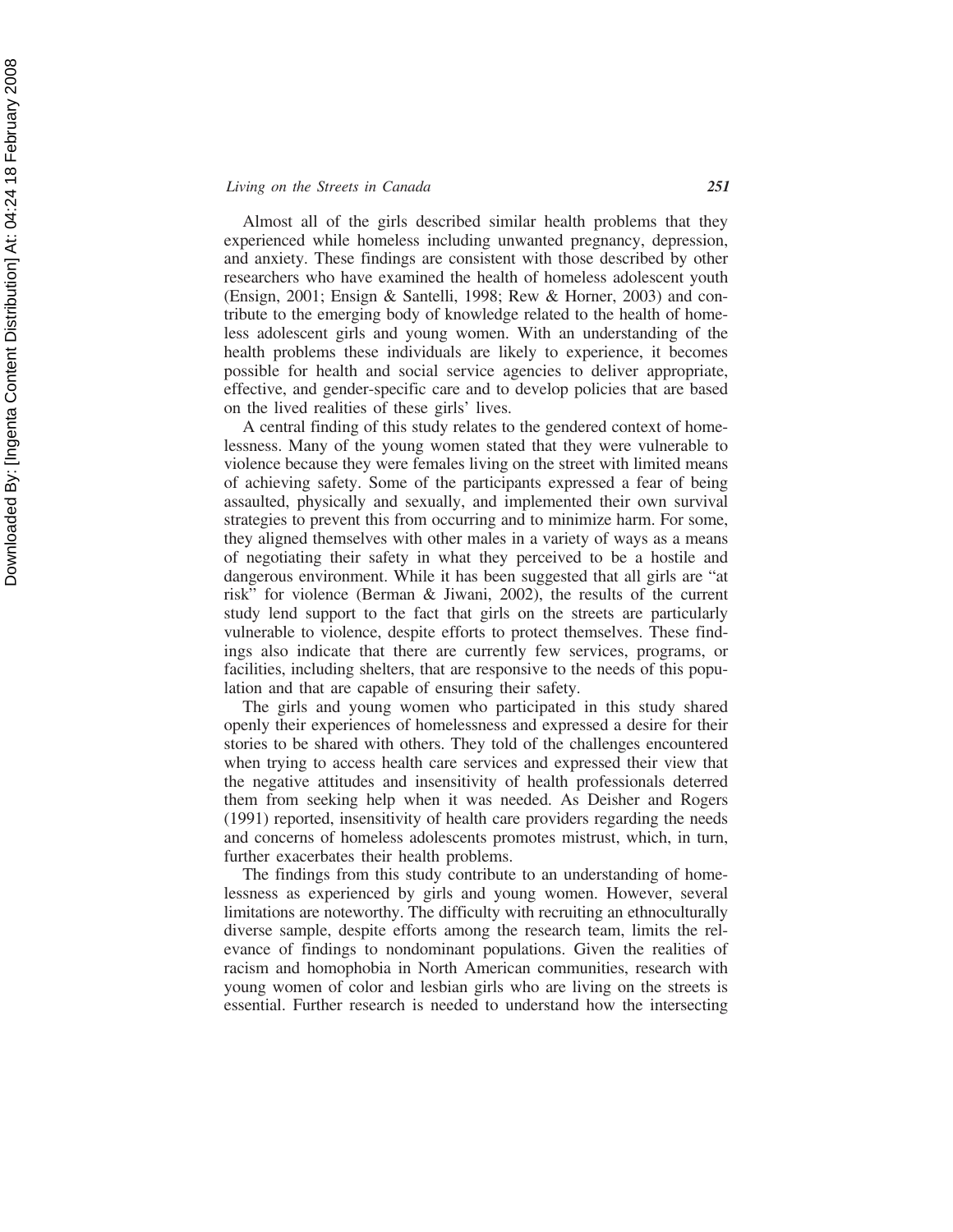vulnerabilities of socially marginalized homeless girls and young women shape the health experiences of this group.

A second limitation involves sample size, which may lead to an underrepresentation of this population. However, this limitation may also be considered a strength. Methodologies associated with small sample sizes often can elicit information-rich data that cannot be obtained from more traditional approaches. Another limitation of this study is the inability of findings to be generalized to the larger population of all homeless adolescent girls. While generalizability of findings is not a specific objective within qualitative research approaches, it is possible that findings may be transferable to other homeless adolescent girls in similar situations.

A fourth limitation of this study involves the sharing of research findings with participants. Because of the transient nature of the homeless population, it was not possible to engage in a process of "negotiated meaning" regarding the interpretation of their stories. A final limitation in this study is that data were not collected from health or social service professionals. Although the participants shared many stories regarding their encounters with these individuals, a more comprehensive understanding of the young women's experiences requires input from those who work with female adolescents in the health care and social service settings. A fundamental aim of feminist research is the generation of knowledge for the purpose of action and change. Such change may occur at the individual level, or at the broader sociopolitical structural level, or both (Berman, Ford-Gilboe, & Campbell, 1998). Through the telling of their stories in the current investigation, it appeared that new insights were gained and a process of changed consciousness had occurred on the part of both the participants as well as the researchers. While it is not possible to ascertain with certainty the degree to which individuals were changed by their participation in this research, the results are being shared with several organizations that provide services to adolescent females. Similarly, as a group of Caucasian middle-class researchers, we have been moved and changed by the stories we have heard. As nurses, we recognize the need to widen our view to examine not only the experiences of individuals, but to contemplate how those experiences are shaped by broader social and political contexts. Notions regarding women's health must be extended to embrace considerations about the health of girls and young women, and the multiple and intersecting sites of violence and oppression that they encounter.

#### *CONCLUSION*

The experiences of adolescent girls related to homelessness, violence, and discrimination are interwoven into all aspects of their health and well-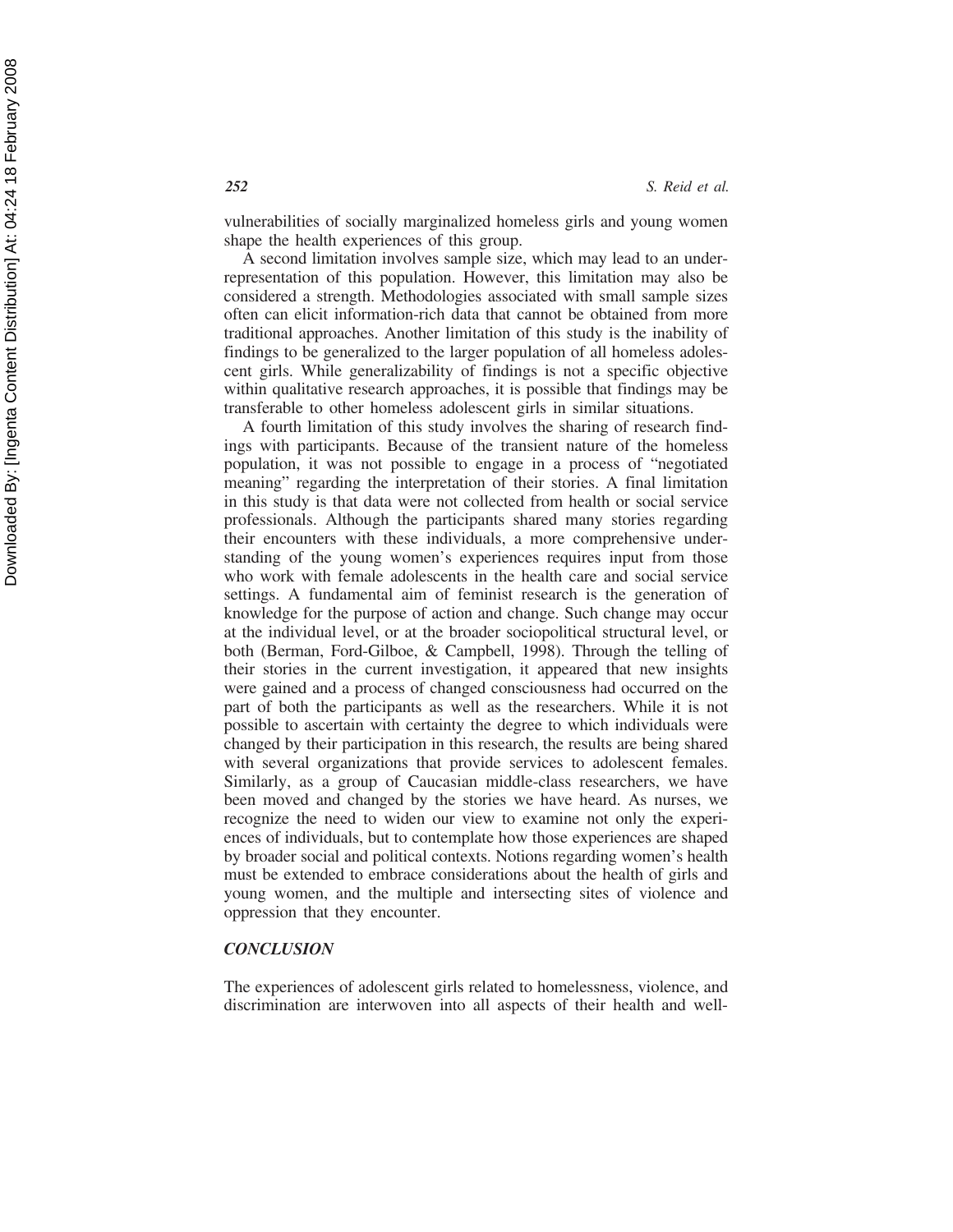being. This study has provided important knowledge about the nature of the health problems encountered by this group and the challenges they face while living on the streets and in their efforts to obtain satisfactory health and social services. However, further research is clearly needed. Nurses have many opportunities to utilize the knowledge from this study to implement and develop appropriate and gender-specific programs and policies that are based on a recognition of the unique needs of this population. Support groups involving peers and staff that deal with sexuality, drug use, relationships, and pregnancy are required. Gender-specific programs that allow girls to explore the issue of violence, including ways to keep themselves safe, are also appropriate within this population. More specifically, programs that explore with girls the types of dangers encountered on the street, that teach self-defence strategies, and that foster awareness about the sex-trade industry have the potential to promote a sense of security and the capacity to survive. Programs such as personal counselling services that examine the gendered nature of violence should be implemented. Many of the girls in this study indicated that they were discouraged from seeking health care services because of the judgemental and discriminating attitudes on the part of health care providers. It is imperative that health care and social service providers acknowledge their own beliefs, values, and reactions toward homelessness and adolescents before they attempt to intervene on behalf of this group. Programs directed toward health care workers that address the health of homeless youth and the challenges they routinely face when accessing care can only work to foster an understanding of this population. Nurses are also in an ideal position to listen to the ideas, knowledge, and insights of these girls and to work collaboratively with them in the development of programs and policies that reflect the realities of their lives. Beyond the development of programs and policies, nurses need to work actively, and in partnership with girls, to challenge the root causes of homelessness and devise strategies aimed at its elimination. Nurses have many opportunities to act as advocates for this population. Beyond advocacy at the individual level, advocacy is needed in the realms of political action and social justice. Nurses can be actively involved in the lobbying process and can play a leading role in the development of health and social service policy. In particular, policies are needed that address health coverage, welfare services, and housing. Offering these girls the opportunity to become involved with social services to assist them with food, social assistance, employment, and housing is also necessary for them to better their current situations. Ultimately it is hoped that such initiatives will foster a sense of empowerment among the girls, will enable them to have a greater sense of control over the conditions of their lives, and will give them a repertoire of strategies they can use to promote their own health and well-being.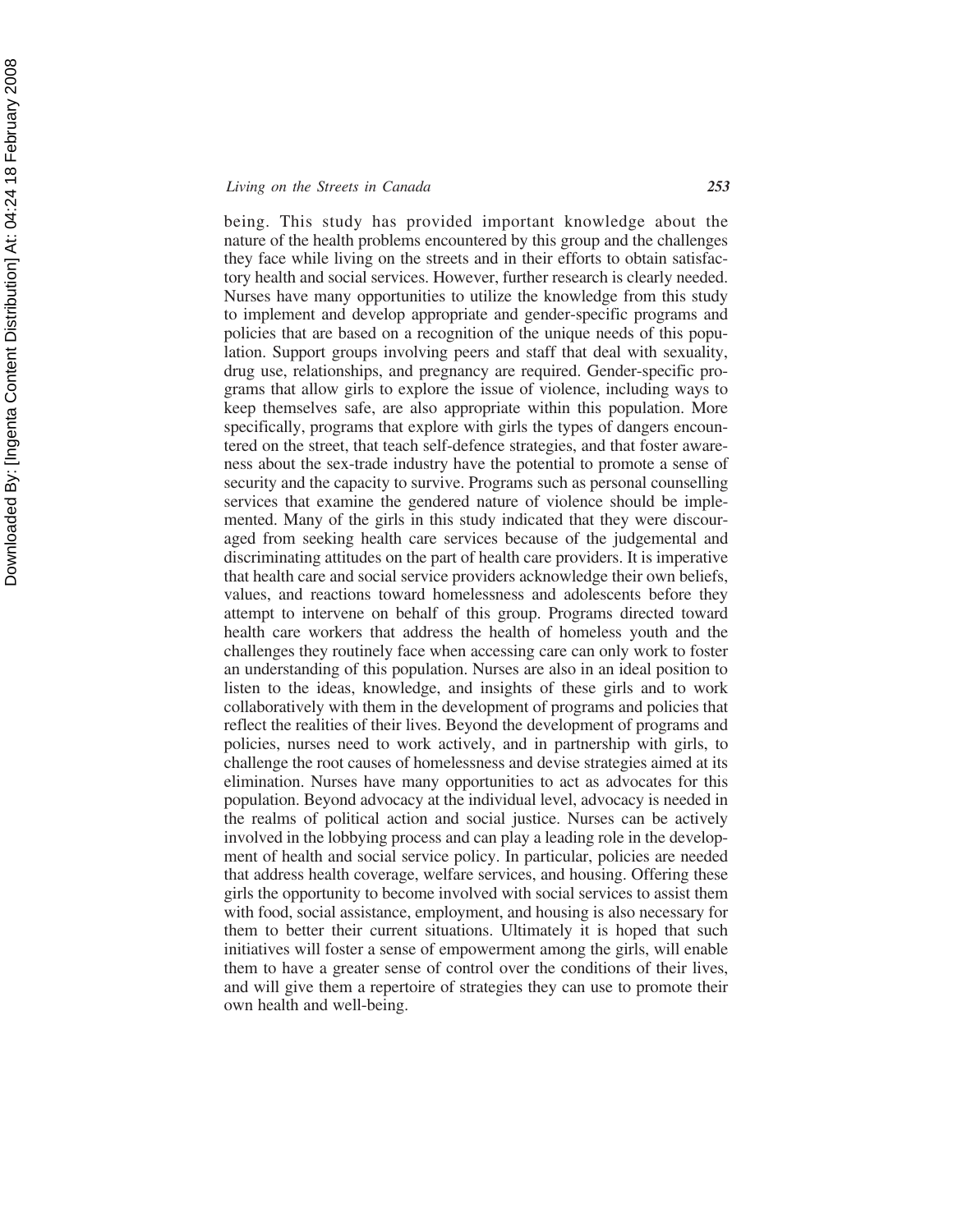#### *REFERENCES*

- Bailey, S. L., Camlin, C. S., & Ennett, S. T. (1998). Substance use and risky sexual behavior among homeless and runaway youth. *Society for Adolescent Medicine, 23*, 378–388.
- Barnard, M. A. (1993). Violence and vulnerability: Conditions of work for streetworking prostitutes. *Sociology of Health and Illness, 15*, 683–703.
- Barry, P. J., Ensign, J., & Lippek, S. H. (2002). Embracing street culture: fitting health care into the lives of street youth. *Journal of Transcultural Nursing, 13*, 145–152.
- Begin, P., Casavant, L., & Chenier, N. M. (1999). *Homelessness*. Retrieved January 20, 2003, from http://www.parl.gc.ca/information.library/prbpubs/prb99-1e.htm
- Berman, H., Ford-Gilboe, M., & Campbell, J. C. (1998). Combining stories and numbers: A methodological approach for a critical nursing science. *Advances in Nursing Science, 21,* 1–15.
- Berman, H., & Jiwani, Y. (Eds.). (2002). *In the best interests of the girl child.* London, Ontario: The Alliance of Five Research Centres on Violence.
- Busen, N.H., & Beech, B. (1997). A collaborative model for community-based health care: Screening of homeless adolescents. *Journal of Professional Nursing, 13,* 316–324.
- Cauce, A., Paradise, M., Ginzler, J. A., Embry, L., Morgan, C., Lohr, Y., & Theofelis, J. (2000). The characteristics and mental health of homeless adolescents: Age and gender differences. *Journal of Emotional and Behavioral Disorders, 8*(4), 230–242.
- Crowe, C., & Hardill, K. (1993). Nursing research and political change: The street health report. *Canadian Nurse, 89,* 21–24.
- Deisher, R. W., & Rogers, W. M. (1991). The medical care of street youth. *Society for Adolescent Medicine, 12,* 500–503.
- Dematteo, D., Major, C., Block, B., Coates, R., Fearon, M., Goldberg, E., King, S. M., Millson, M., O'Shaughnessy, M., & Read, S. E. (1999). Toronto street youth and HIV/AIDS: Prevalence, demographics, and risks. *Journal of Adolescent Health, 25*, 358–366.
- Derosa, C. (1999). Service utilization among homeless and runaway youth in Los Angeles, California: Rates and reasons. *Journal of Adolescent Health, 24*, 190–200.
- Elder, N., & Miller, W. (1995). Reading and evaluating qualitative research studies. *The Journal of Family Practice, 41*, 279–285.
- Ensign, J. (2001). Shut up and listen: Feminist health care with out-of-the-mainstream adolescent females. *Issues in Comprehensive Pediatric Nursing, 24*(2), 71–84.
- Ensign, J., & Gittelsohn, J. (1998). Health and access to care: Perspectives of homeless youth in Baltimore City, U.S.A. *Social Science Medicine, 47*, 2087–2099.
- Ensign, J., & Panke, A. (2002). Barriers and bridges to care: Voices of homeless female adolescent youth in Seattle, Washington, USA. *Journal of Advanced Nursing, 37*, 166–172.
- Ensign, J., & Santelli, J. (1997). Shelter-based homeless youth: Health and access to care. *Archives of Paediatric Adolescent Medicine, 151,* 817–823.
- Ensign, J., & Santelli, J. (1998). Health status and service use: Comparison of adolescents at a school-based health clinic with homeless adolescents. *Archives of Paediatric Medicine, 152,* 20–24.
- Geber, G. M. (1997). Barriers to health care for street youth. *Journal of Adolescent Health, 21*, 287–290.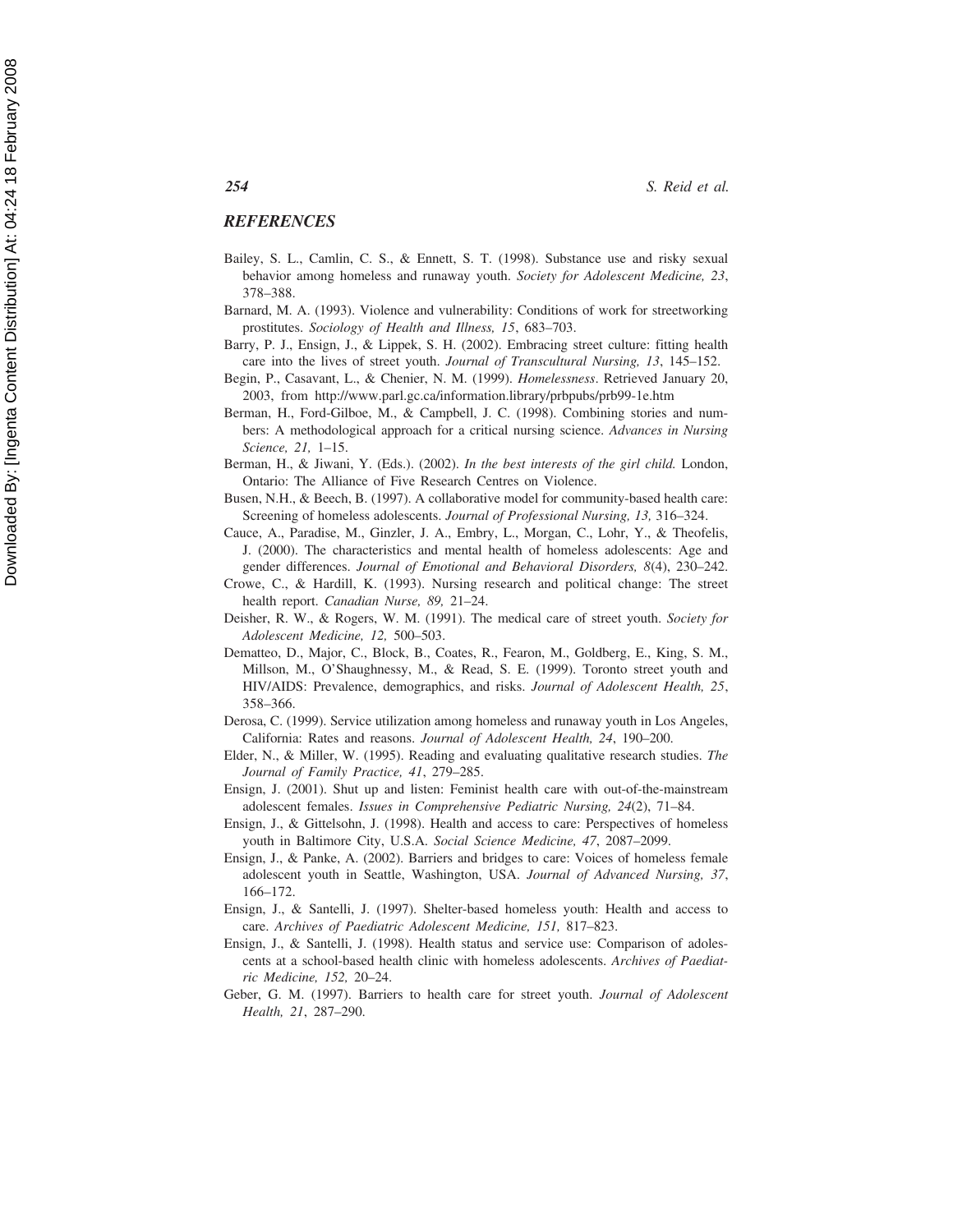- Greene, J. M., & Ringwalt, C. L. (1998). Pregnancy among three national samples of runaway and homeless youth. *Society for Adolescent Medicine, 23*, 370–377.
- Hall, J. M., & Stevens, P. E. (1991). Rigor in feminist research. *Advances in Nursing Science, 13*(3), 1–15.
- Kipke, M. D., Simon, T. R., Montgomery, S. B., Unger, J. B., & Iverson, E. F. (1997). Homeless youth and their exposure to and involvement in violence while living on the streets. *Journal of Adolescent Health, 20*, 360–367.
- Klien, D. J., Woods, A. H., Wilson, K. M., Prospero, M., Greene, J., & Ringwalt, C. (2000). Homeless and runaway youths' access to health care. *Society for Adolescent Medicine, 27,* 331–339.
- McCaskill, P. A., Toro, P. A., & Wolfe, S. M. (1998). Homeless and matched housed adolescents: A comparative study of psychopathology. *Journal of Clinical Child Psychology, 27,* 306–319.
- Montgomery, C. (1994). Swimming upstream: The strengths of women who survive homelessness. *Advances in Nursing Science, 16*, 34–45.
- Morrell-Bellai, T., Goering, P. N., & Boydell, K. M. (2000). Becoming and remaining homeless: A qualitative investigation. *Issues in Mental Health Nursing, 21*, 581–604.
- Novac, S., Serge, L., Eberle, M., & Brown, J. (Eds.). (2002). *On her own: Young women and homelessness in Canada.* Ottawa, Ontario: Canadian Housing and Renewal Association.
- Owen, G., Heineman, J., Minton, C., Lloyd, B., Larsen, P., & Zierman, C. (1998). Minnesota statewide survey of persons without permanent shelter: Volume II, *Unaccompanied youth.* St. Paul, MN: Wilder Foundation.
- Rew, L. (1996). Health risks of homeless adolescents: Implications for holistic nursing. *Journal of Holistic Nursing, 14*, 348–353.
- Rew, L., & Horner, S. D. (2003). Personal strengths of homeless adolescents living in a high-risk environment. *Advances in Nursing Science, 26*, 90–101.
- Rew, L., Taylor-Seehafer, M., & Fitzgerald, M. L. (2001). Sexual abuse, alcohol and other drug use, and suicidal behaviors in homeless adolescents. *Issues in Comprehensive Pediatric Nursing, 24,* 225–240.
- Ringwalt, C. L., Greene, J. M., Robertson, M., & McPheeters, M. (1998). The prevalence of homelessness among adolescents in the United States. *American Journal of Public Health, 88*, 1325–1329.
- Robertson, M., & Toro, P. (1998). Homeless youth: Research, intervention, and policy. Retrieved June 11, 2004, from http://aspe.os.dhhs.gov/progsys/homeless/symposium/ 3-Youth.htm
- Rotherman-Borus, M. J. (1993). Suicidal behavior and risk factors among runaway youths. *American Journal of Psychiatry, 150*, 103–107.
- Rotherman-Borus, M. J., Mahler, K. A., Koopman, C., & Langabeer, K. (1996). Sexual abuse history and associated multiple risk behavior in adolescent runaways. *American Journal of Orthopsychiatry, 66*, 390–400.
- Rotherman-Borus, M. J., Parra, M., Cantwell, C., Gwadz, M., & Murphy, D. A. (1996). Runaway and homeless youth. In R. J. DiClemente, W. B. Hansen, & L. E. Ponton (Eds.), *Handbook of adolescent health risk behavior* (pp. 369–391). New York: Plenum Press.
- Sandelowski, M. (1990). Telling stories: narrative approaches in qualitative research. *Image: The Journal of Nursing Scholarship, 23*, 161–166.